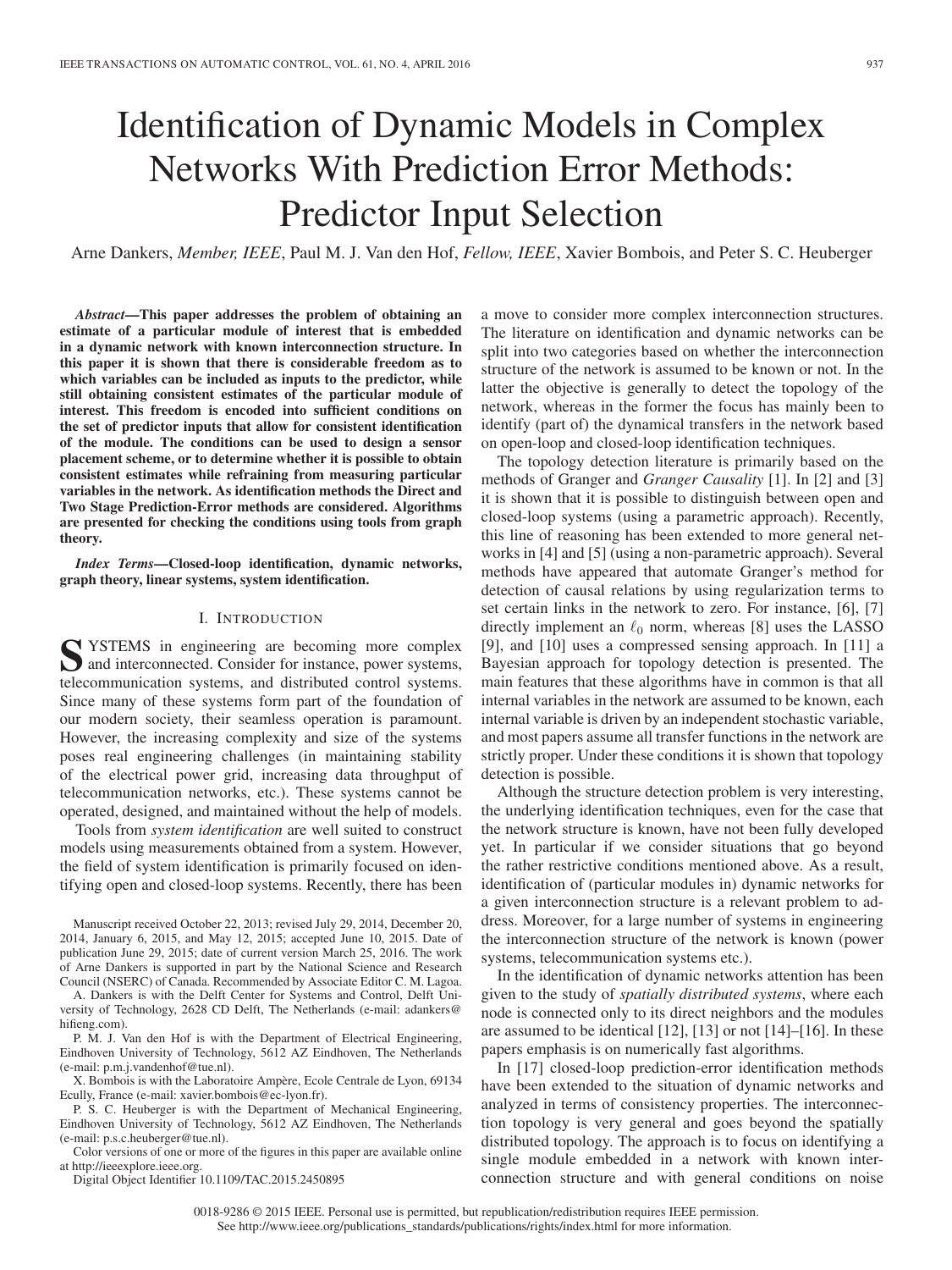disturbances. Both noise and known user-defined signals (called reference signals) can drive or excite the network, while the presence of reference signals can be used to relax assumptions on the noise in the system. In the analysis of [17] it is required that *all* signals that directly map into the output of the considered module are taken as predictor inputs, and therefore they all need to be measured.

In this paper we consider an extension of the problem setting in [17]. The objective is to identify a particular module embedded in a dynamic network, and to analyze the flexibility that exists in which selection of measured variables leads to consistent identification of the module of interest. The variables that are measured are available to use as *predictor inputs*, i.e., variables that are used to predict the value of a particular internal variable. Specifically, the question addressed in this paper is: given a dynamic network with known interconnection structure, for which selection of predictor inputs can we guarantee that a particular module of interest can be estimated consistently?

Our approach is actually a local approach where only a limited number of variables need to be measured in order to identify the object of interest. The resulting algorithms can be applied to small to medium scale networks, or to large networks with sparse interconnection structures. It can also be used to design a sensor placement scheme tailored specifically to identifying a particular module in the network. Thus, it may be possible to avoid measuring variables that are expensive, difficult or unsafe to measure.

In order to make the step towards a *selection* of predictor input variables, the dynamics that appear between a selection of measured variables in a network is described in a socalled immersed network. The conditions for consistent module estimates are derived in a general context, and then specified for the Direct and Two-Stage Prediction-Error Methods, as formalized for a dynamic network case in [17]. This paper is based on the preliminary results of [18], [19] but developed and formulated here in a stronger and unifying framework, by relying predominantly on an analysis that is independent of the particular identification algorithm.

In Section II dynamic networks are defined. In Section III the prediction-error identification framework is presented, including generalizations of the Direct and Two-Stage identification methods. In Section IV an immersed network is defined as the network that is constructed by discarding nonmeasured node variables. Additionally general conditions are formulated on the predictor input variables to ensure consistent estimation of the module dynamics. In Sections V and VI the conditions on predictor inputs are specified for each identification method separately. In Section VII an algorithm based on graph theory is presented to check the conditions.

#### II. SYSTEM DEFINITION AND SETUP

#### *A. Dynamic Networks*

The networks that are considered in this paper are built up of L elements (or nodes), related to L scalar *internal variables*  $w_j$ ,  $j = 1, \ldots, L$ . It is assumed that each internal variable is such that it can be written as

$$
w_j(t) = \sum_{k \in \mathcal{N}_j} G_{jk}^0(q) w_k(t) + r_j(t) + v_j(t)
$$
 (1)

where  $G_{jk}^0(q)$ ,  $k \in \mathcal{N}_j$  is a proper rational transfer function,  $q^{-1}$  is the delay operator (i.e.,  $q^{-1}u(t) = u(t-1)$ ) and,

- $\mathcal{N}_i$  is the set of indices of internal variables with direct causal connections to  $w_j$ , i.e.,  $i \in \mathcal{N}_j$  iff  $G_{ji}^0 \neq 0$ ;
- $v_j$  is an unmeasured *disturbance variable* that is a stationary stochastic process with rational spectral density:  $v_j = H_j^0(q)e_j$  where  $e_j$  is a white noise process, and  $H_j^0$ is a monic, stable, minimum phase transfer function;
- $r_i$  is an *external variable* that is known and can be manipulated by the user; it is an important variable that can provide deliberate (user-chosen) excitation to the network.

It may be that the disturbance and/or external variable are not present at some nodes. The entire network is defined by

$$
\begin{bmatrix} w_1 \\ w_2 \\ \vdots \\ w_L \end{bmatrix} = \begin{bmatrix} 0 & G_{12}^0 & \cdots & G_{1L}^0 \\ G_{21}^0 & 0 & \ddots & \vdots \\ \vdots & \ddots & \ddots & G_{L-1}^0 & \vdots \\ G_{L1}^0 & \cdots & G_{L}^0 & \cdots & G_{L-1}^0 \end{bmatrix} \begin{bmatrix} w_1 \\ w_2 \\ \vdots \\ w_L \end{bmatrix} + \begin{bmatrix} r_1 \\ r_2 \\ \vdots \\ r_L \end{bmatrix} + \begin{bmatrix} v_1 \\ v_2 \\ \vdots \\ v_L \end{bmatrix}
$$

where  $G_{jk}^0$  is non-zero if and only if  $k \in \mathcal{N}_j$  for row j. Using an obvious notation results in

$$
w = G^0 w + r + v \tag{2}
$$

where,  $w$ ,  $r$ , and  $v$  are vectors. If an external or disturbance variable is absent at node  $i$ , the *i*th entry of  $r$  or  $v$  respectively is 0. Equation (2) is the *data generating system*.

There exists a *path* from  $w_i$  to  $w_j$  if there exist integers  $n_1, \ldots, n_k$  such that  $G_{jn_1}^0 G_{n_1 n_2}^0 \cdots G_{n_k i}^0$  is non-zero. Likewise there exists a path from  $r_i$  to  $w_j$  (or  $v_i$  to  $w_j$ ) if there exist integers  $n_1, \ldots, n_k$  such that  $G_{j n_1}^0 G_{n_1 n_2}^0 \cdots G_{n_k i}^0$  is non-zero.

The following sets will be used throughout the paper:

- $R$  and  $V$  denote the sets of indices of all external and disturbance variables respectively present in the network.
- $\mathcal{R}_i$  and  $\mathcal{V}_i$  denote the sets of indices of all the external and disturbance variables respectively with a path to  $w_i$ .

A *directed graph* of a dynamic network can be used to represent a network. A directed graph is a collection of nodes connected by directed edges. A directed graph of a dynamic network can be constructed as follows:

- 1) Let all  $w_k, k \in \{1, \ldots, L\}$  be nodes.
- 2) Let all  $v_k, k \in \mathcal{V}$  and  $r_m, m \in \mathcal{R}$  be nodes.
- 3) For all  $i, j \in \{1, \ldots, L\}$  if  $G_{ji} \neq 0$ , then add a directed edge from node  $w_i$  to node  $w_j$ .
- 4) For all  $k \in V$  add a directed edge from  $v_k$  to  $w_k$ .
- 5) For all  $k \in \mathcal{R}$  add a directed edge from  $r_k$  to  $w_k$ .

More concepts from graph theory will be used throughout the paper, but they will be presented where they are applicable. The following is an example of a dynamic network.

*Example 1:* Consider a network defined by

$$
\begin{bmatrix} w_1 \\ w_2 \\ w_3 \\ w_4 \\ w_5 \\ w_6 \end{bmatrix} = \begin{bmatrix} 0 & 0 & 0 & G_{14}^0 & 0 & 0 \\ G_{21}^0 & 0 & G_{23}^0 & 0 & 0 & 0 \\ 0 & G_{32}^0 & 0 & 0 & 0 & 0 \\ 0 & 0 & 0 & 0 & G_{46}^0 \\ 0 & G_{52}^0 & 0 & G_{54}^0 & 0 & G_{56}^0 \\ 0 & 0 & G_{63}^0 & 0 & G_{65}^0 & 0 \end{bmatrix} \begin{bmatrix} w_1 \\ w_2 \\ w_3 \\ w_4 \\ w_5 \\ w_6 \end{bmatrix} + \begin{bmatrix} v_1 \\ v_2 \\ v_3 \\ v_4 \\ v_5 \\ v_6 \end{bmatrix}
$$

shown in Fig.  $1(a)$ . Its graph is shown in Fig.  $1(b)$ .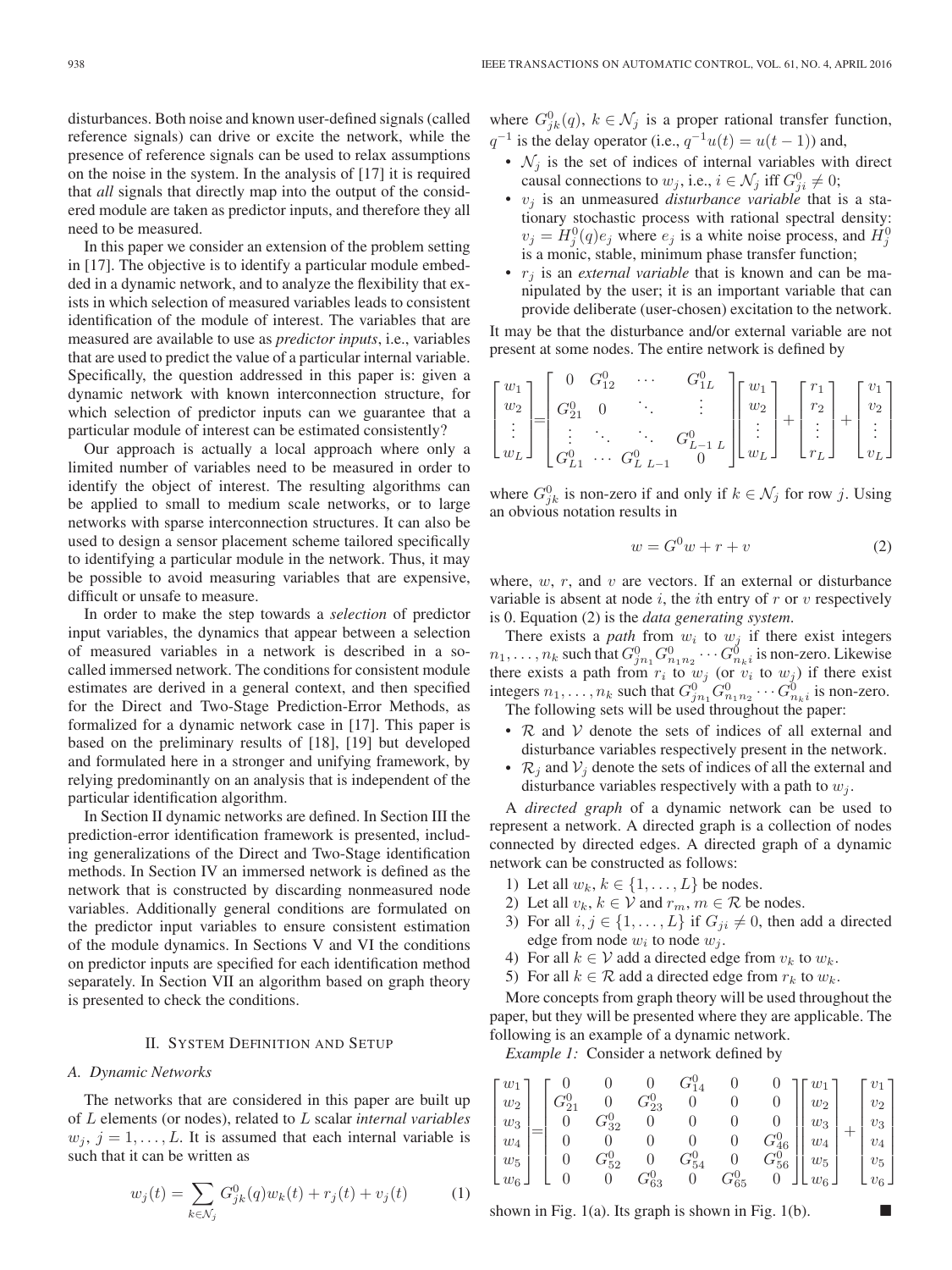

Fig. 1. Diagram (a) and graph (b) of the network for Examples 1 and 2. In (a), each rectangle represents a transfer function, and each circle represents a summation. For clarity labels of the  $w_i$ 's have been placed inside the summations indicating that the output of the sum is the variable  $w_i$ .

All networks are assumed to satisfy the following conditions. *Assumption 1:*

- (a) The network is well-posed in the sense that all principal minors of  $\lim_{z\to\infty} (I - G^0(z))$  are non-zero.
- (b)  $(I G^0)^{-1}$  is stable.
- (c) All  $r_m$ ,  $m \in \mathcal{R}$  are uncorrelated to all  $v_k$ ,  $k \in \mathcal{V}$ .<sup>1</sup>

The well-posedness property [20] ensures that both  $G^0$  and  $(I - G^0)^{-1}$  only contain proper (causal) transfer functions, and still allows the occurrence of algebraic loops.

In this paper the set of internal variables chosen as predictor inputs plays an important role. For this reason, it is convenient to partition (2) accordingly. Let  $\mathcal{D}_i$  denote the set of indices of the internal variables that are chosen as predictor inputs. Let  $\mathcal{Z}_j$  denote the set of indices not in  $\{j\} \cup \mathcal{D}_j$ , i.e.,  $\mathcal{Z}_j = \{1, \ldots, L\} \setminus \{\{j\} \cup \mathcal{D}_j\}$ . Let  $w_{\mathcal{D}}$  denote the vector  $[w_{k_1} \cdots w_{k_n}]^T$ , where  $\{k_1, \ldots, k_n\} = D_j$ . Let  $r_{\mathcal{D}}$  denote the vector  $[r_{k_1} \cdots r_{k_n}]^T$ , where  $\{k_1, \ldots, k_n\} = D_j$ , and where the  $\ell$ th entry is zero if  $r_{\ell}$  is not present in the network (i.e.,  $\ell \notin$ R). The vectors  $w_z$ ,  $v_p$ ,  $v_z$ , and  $r_z$  are defined analogously. The ordering of the elements of  $w_{\mathcal{D}}$ ,  $v_{\mathcal{D}}$ , and  $r_{\mathcal{D}}$  is not important, as long as it is the same for all vectors. The transfer function matrix between  $w_{\mathcal{D}}$  and  $w_j$  is denoted  $G_{j\mathcal{D}}^0$ . The other transfer function matrices are defined analogously. By this notation, the network equations (2) are rewritten as

$$
\begin{bmatrix} w_j \\ w_D \\ w_Z \end{bmatrix} = \begin{bmatrix} 0 & G_{j\mathcal{D}}^0 & G_{j\mathcal{Z}}^0 \\ G_{\mathcal{D}j}^0 & G_{\mathcal{D}\mathcal{D}}^0 & G_{\mathcal{D}\mathcal{Z}}^0 \\ G_{\mathcal{Z}j}^0 & G_{\mathcal{Z}\mathcal{D}}^0 & G_{\mathcal{Z}\mathcal{Z}}^0 \end{bmatrix} \begin{bmatrix} w_j \\ w_D \\ w_Z \end{bmatrix} + \begin{bmatrix} v_j \\ v_D \\ v_Z \end{bmatrix} + \begin{bmatrix} r_j \\ r_D \\ r_Z \end{bmatrix}
$$
(3)

where  $G_{DD}^0$  and  $G_{ZZ}^0$  have zeros on the diagonal.

# III. PREDICTION ERROR IDENTIFICATION AND EXTENSION TO DYNAMIC NETWORKS

In this section, the prediction-error framework is presented with a focus on using the techniques in a network setting. It is an identification framework based on the one-step-ahead predictor model [21].

#### *A. Prediction Error Identification*

Let  $w_i$  denote the variable which is to be predicted, i.e., it is the output of the module of interest. The *predictor inputs* are

<sup>1</sup>Throughout this paper r uncorrelated to v will mean that the crosscorrelation function  $R_{rv}(\tau)$  is zero for all  $\tau$ .

those (known) variables that will be used to predict  $w_j$ . The sets  $\mathcal{D}_j$  and  $\mathcal{P}_j$  are used to denote the sets of indices of the internal and external variables respectively that are chosen as predictor inputs— $w_k$  is a predictor input iff  $k \in \mathcal{D}_j$ , and  $r_k$  is a predictor input iff  $k \in \mathcal{P}_j$ . The one-step-ahead predictor for  $w_j$  is [21]

$$
\hat{w}_j(t|t-1,\theta) = H_j^{-1}(q,\theta) \left(\sum_{k \in \mathcal{D}_j} G_{jk}(q,\theta) w_k(t) + \sum_{k \in \mathcal{P}_j} F_{jk}(q,\theta) r_k(t)\right) + (1 - H_j^{-1}(q,\theta)) w_j(t) \quad (4)
$$

where  $H_i(q, \theta)$  is a monic noise model,  $G_{ik}(\theta)$  models the dynamics between  $w_k$  to  $w_j$ ,  $k \in \mathcal{D}_j$ , and  $F_{jk}(q, \theta)$  models the dynamics between  $r_k$  to  $w_j$ ,  $k \in \mathcal{P}_j$ . The importance of including  $F_{jk}(q, \theta)$  will become evident later in the paper. The prediction error is then

$$
\varepsilon_j(t,\theta) = w_j(t) - \hat{w}_j(t|t-1,\theta)
$$
  
=  $H_j(\theta)^{-1} \left( w_j - \sum_{k \in \mathcal{D}_j} G_{jk}(\theta) w_k - \sum_{k \in \mathcal{P}_j} F_{jk}(\theta) r_k \right)$  (5)

where arguments  $q$  and  $t$  have been dropped for notational clarity. The parameterized transfer functions  $G_{ik}(\theta)$ ,  $k \in \mathcal{D}_i$ ,  $F_{jk}(\theta)$ ,  $k \in \mathcal{P}_j$ , and  $H_j(\theta)$  are estimated by minimizing the sum of squared (prediction) errors

$$
V_j(\theta) = \frac{1}{N} \sum_{t=0}^{N-1} \varepsilon_j^2(t, \theta)
$$
\n(6)

where N is the length of the data set. Let  $\hat{\theta}_N$  denote the minimizer of (6). Under standard (weak) assumptions ([21])  $\hat{\theta}_N \to \theta^*$  with probability 1 as  $N \to \infty$  where

$$
\theta^* = \arg\min_{\theta \in \Theta} \bar{\mathbb{E}} \left[ \varepsilon_j^2(\cdot, \theta) \right] \quad \text{and} \quad \bar{\mathbb{E}} := \lim_{N \to \infty} \frac{1}{N} \sum_{t=0}^{N-1} \mathbb{E}
$$

and  $E$  is the expected value operator [21]. The function  $\mathbb{E}[\varepsilon_j^2(t,\theta)]$  is denoted  $\bar{V}_j(\theta)$ . If  $\hat{G}_{jk}(q,\theta^*) = \hat{G}_{jk}^0$  the module transfer is estimated *consistently*.

As in closed-loop identification, identification in networks may have the problem that the disturbance affecting the "output"  $w_i$  is correlated to one or more of the predictor inputs. In the closed-loop identification literature several methods have been developed to deal with this problem such as the Direct and Two Stage Methods [22]–[24]. Both methods have been extended to a network setting [17]. Generalizations of both methods to allow for a flexible choice of predictor inputs are presented in the following sections.

#### *B. Direct Method*

The Direct Method for identifying  $G_{ji}^0(q)$  is defined by the following algorithm.

#### *Algorithm 1: Direct Method:*

1) Select  $w_i$  as the output variable to be predicted.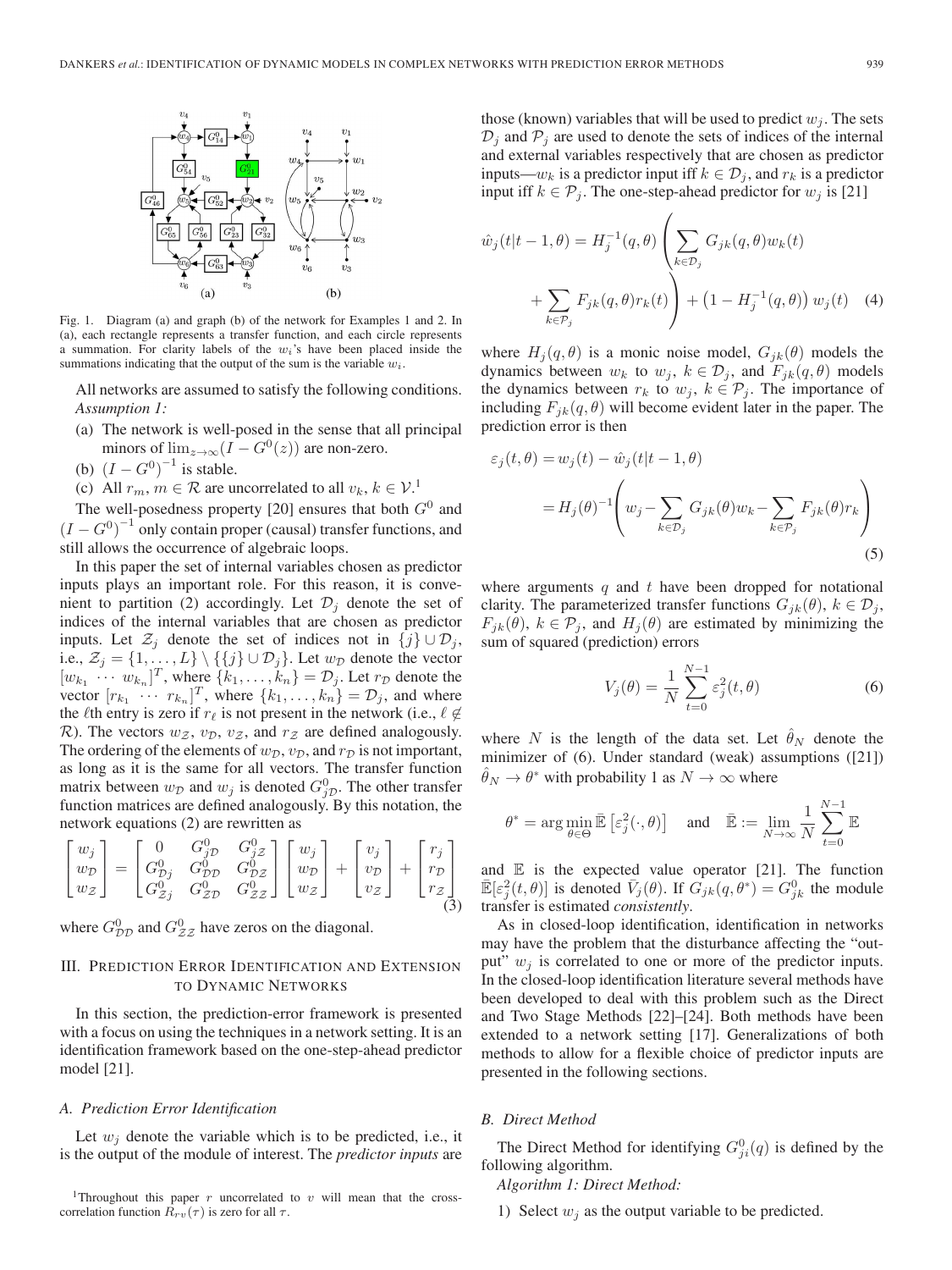- 2) Choose the internal and external variables to include as predictor inputs (choose  $\mathcal{D}_j$  and  $\mathcal{P}_j$ ).
- 3) Construct the predictor (4).
- 4) Obtain estimates  $G_{jk}(q, \hat{\theta}_N)$ ,  $k \in \mathcal{D}_j$ ,  $F_{jk}(q, \hat{\theta}_N)$ ,  $k \in$  $\mathcal{P}_i$  and  $H_i(q, \hat{\theta}_N)$  by minimizing the sum of squared prediction errors (6).

In [17] Step 2 of the algorithm is replaced by a fixed choice, namely,  $\mathcal{D}_j = \mathcal{N}_j$ , and  $\mathcal{P}_j = \emptyset$ .

### *C. Two Stage Method*

In the Two Stage Method, the predictor inputs are not internal variables, but *projections* of internal variables. The projection of  $w_k$  onto an external variable  $r_k$  is defined as follows. Any variable  $w_k$  can be written as

$$
w_k = \sum_{m \in \mathcal{R}_k} F_{km}^0 r_m + \sum_{m \in \mathcal{V}_k} H_{km}^0 v_m.
$$
 (7)

where  $F_{km}^0$  and  $H_{km}^0$  are proper stable transfer functions. Let  $w_k^{(r_m)} := F_{km}^0 r_m$ . The term  $w_k^{(r_m)}$  is the projection of  $w_k$  onto causally time shifted versions of  $r<sub>m</sub>$  (referred to as simply the projection of  $w_k$  onto  $r_m$ ). If there are more external variables available, then  $w_k$  can be projected onto a set of external variables  $r_m$ ,  $m \in \mathcal{T}_i$ , which is denoted by

$$
w_k^{(\mathcal{T}_j)} := \sum_{m \in \mathcal{T}_j} w_k^{(r_m)} = \sum_{m \in \mathcal{T}_j} F_{km}^0 r_m.
$$
 (8)

An estimate of  $w_k^{(\mathcal{T}_j)}$  can be obtained by estimating  $F_{km}^0$ ,  $m \in \mathcal{T}_j$  (using a Prediction-Error Method for instance) using a parametrized model  $F_{km}(q, \gamma)$  with  $\gamma$  a parameter vector, resulting in an estimated model  $F_{km}(q, \hat{\gamma}_N)$ . This model is used to generate the simulated signal

$$
\hat{w}_k^{(\mathcal{T}_j)}(\hat{\gamma}_N) = \sum_{m \in \mathcal{T}_j} F_{km}(q, \hat{\gamma}_N) r_m(t).
$$

The Two Stage Method is defined as follows. *Algorithm 2: Two Stage Method:*

- 1) Select  $w_i$  as the output variable to be predicted.
- 2) Choose the external variables to project onto (choose  $\mathcal{T}_i$ ).
- 3) Choose the internal and external variables to include as predictor inputs (choose  $\mathcal{D}_i$  and  $\mathcal{P}_i$ ).
- 4) Obtain estimates  $\hat{w}_k^{(\mathcal{T}_j)}$  of  $w_k^{(\mathcal{T}_j)}$  for each  $k \in \mathcal{D}_j$ .
- 5) Construct the predictor

$$
\hat{w}_j(t|t-1,\theta) = \sum_{k \in \mathcal{D}_j} G_{jk}(\theta) \hat{w}_k^{(\mathcal{T}_j)} + \sum_{k \in \mathcal{P}_j} F_{jk}(\theta) r_k.
$$
 (9)

6) Obtain estimates  $G_{jk}(q, \hat{\theta}_N)$ ,  $k \in \mathcal{D}_j$  and  $F_{jk}(q, \hat{\theta}_N)$ ,  $k \in \mathcal{P}_j$  by minimizing the sum of squared prediction errors (6).

This algorithm is a generalization of the one in [17].

*Remark 1:* In Step 5 of the algorithm a noise model is optional. For simplicity it is not included in (9).

# IV. CONSISTENT IDENTIFICATION ON THE BASIS OF A SUBSET OF PREDICTOR INPUT VARIABLES

When only a subset of all node variables in a network is available from measurements, a relevant question becomes: what are the dynamical relationships between the nodes in this subset of measured variables? In Section IV-A it is shown that when only a selected subset of internal variables is considered, the dynamic relationships between these variables can be described by an immersed network. Several properties of the immersed network are investigated. In Section IV-B it is shown under which conditions the dynamics that appear between two internal variables remain invariant when reducing the original network to the immersed one. In Section IV-C the results of identification in networks are characterized. It is shown that it is the dynamics of the modules in the immersed network that are being identified, and conditions for consistency of general identification results are formulated. The results presented in this section are independent of an identification method.

#### *A. Immersed Network*

In this subsection, we show that there exists a unique dynamic network consisting only of a given subset of internal variables, that still exactly describes the dynamics between the selected variables. Moreover, we show that this network can be constructed by applying an algorithm from graph theory for constructing an immersed graph. Given the selected variables  $w_k, k \in \{j\} \cup \mathcal{D}_j$ , the remaining variables  $w_n, n \in \mathcal{Z}_j$  are sequentially removed from the network.

The following proposition shows that there is a unique characterization of the dynamics between the selected variables.

*Proposition 1:* Consider a dynamic network as defined in Section II-A that satisfies Assumption 1. Consider the set of internal variables  $\{w_k\}, k \in \mathcal{D}_j \cup \{j\}$ . There exists a network

$$
\begin{bmatrix} w_j(t) \\ w_{\mathcal{D}}(t) \end{bmatrix} = \breve{G}^0(q, \mathcal{D}_j) \begin{bmatrix} w_j(t) \\ w_{\mathcal{D}(t)} \end{bmatrix} + \breve{F}^0(q, \mathcal{D}_j) \begin{bmatrix} r_j(t) + v_j(t) \\ r_{\mathcal{D}}(t) + v_{\mathcal{D}}(t) \\ r_{\mathcal{Z}}(t) + v_{\mathcal{Z}}(t) \end{bmatrix}
$$
(10)

where  $\check{G}^0$  and  $\check{F}^0$  are unique transfer matrices of the form [using a notation analogous to that of (3)]

$$
\breve{G}^0 = \begin{bmatrix} 0 & \breve{G}_{jD}^0 \\ \breve{G}_{Dj}^0 & \breve{G}_{DD}^0 \end{bmatrix} \text{ and } \breve{F}^0 = \begin{bmatrix} \breve{F}_{jj}^0 & 0 & \breve{F}_{jZ}^0 \\ 0 & \breve{F}_{DD}^0 & \breve{F}_{DZ}^0 \end{bmatrix} \tag{11}
$$

where  $\check{G}_{DD}^0$  has zeros on the diagonal,  $\check{F}_{DD}^0$  is diagonal, and if there is an index  $\ell$  such that both  $v_{\ell}$  and  $r_{\ell}$  are not present, then the corresponding column of  $\check{F}^0$  is set to all zeros.

See Appendix X-A for the proof. Proposition 1 is in line with the result of [25] where conditions have been formulated for the existence of a unique interconnection matrix  $\tilde{G}^0$  on the basis of a transfer function from external inputs to node signals. The conditions in [25] typically reflect that enough entries of  $\check{G}^0$  and  $\check{F}^0$  are known (or set to zero as in our case). Proposition 1 is formulated for a particular structure, that matches with our dynamic network setup. Enforcing  $\check{G}^0$  to have zeros on the diagonal results in a network that does not have any "self-loops," i.e., no paths that enter and leave the same node. This matches the assumptions imposed on the data generating system (2). Enforcing the leading square matrix of  $\check{F}^0$  to be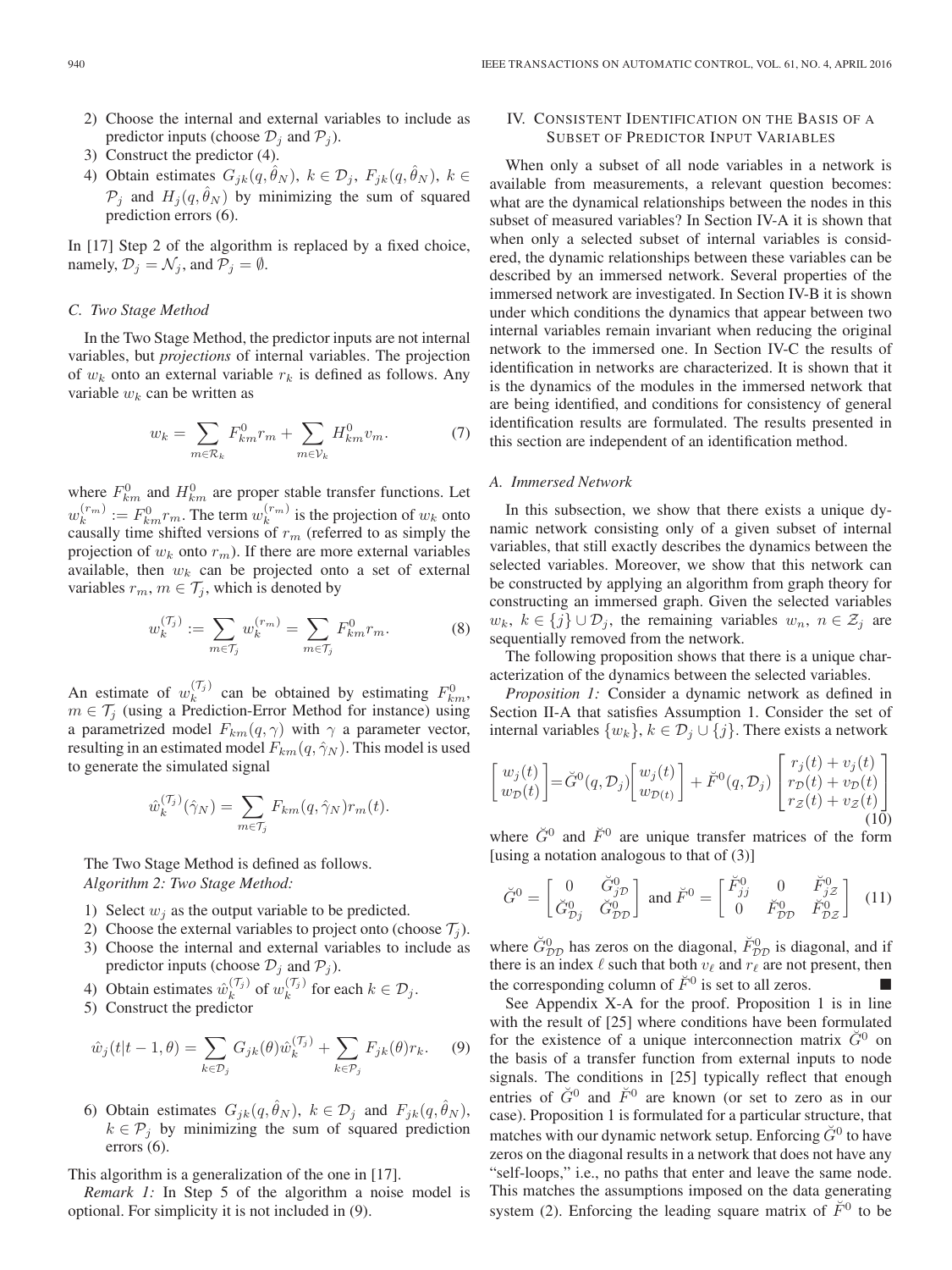

Fig. 2. Example of constructing an immersion graph. In Step 1 internal variable  $w_3$  is removed, and in step 2 variable  $w_6$ . Edges between w's have been emphasized in thick black lines since these connections define the interconnection structure of the corresponding dynamic network.

diagonal results in a network where each  $r_k, k \in \mathcal{D}_j \cup \{j\}$  only has a path to the corresponding internal variable  $w_k$  [matching the interconnection structure of (2)]. The effect of the remaining external variables is encoded in  $F_{jZ}^0$  and  $F_{\mathcal{D}Z}^0$  without any predefined zero entries.

Denote the noise in (10) as

$$
\begin{bmatrix} \check{v}_j \\ \check{v}_D \end{bmatrix} = \begin{bmatrix} \check{F}_{jj}^0 & 0 \\ 0 & \check{F}_{DD}^0 \end{bmatrix} \begin{bmatrix} v_j \\ v_D \end{bmatrix} + \begin{bmatrix} \check{F}_{jz}^0 \\ \check{F}_{Dz}^0 \end{bmatrix} v_z.
$$
 (12)

Then by the Spectral Factorization Theorem [26], there exists a unique, monic, stable, minimum phase spectral factor  $\check{H}^0$ 

$$
\begin{bmatrix}\n\check{v}_j \\
\check{v}_D\n\end{bmatrix} = \begin{bmatrix}\n\check{H}_{jj}^0 & \check{H}_{jD}^0 \\
\check{H}_{Dj}^0 & \check{H}_{DD}^0\n\end{bmatrix} \begin{bmatrix}\n\check{e}_j \\
\check{e}_D\n\end{bmatrix}
$$
\n(13)

where  $\left[\breve{e}_j \breve{e}^T_{\mathcal{D}}\right]^T$  is a white noise process.

In the following text it is shown that a network of the form (10) can be constructed using ideas from graph theory.

In graph theory, one way to remove nodes from a graph is by constructing an *immersed* graph. A graph  $\mathbb{G}'$  is an immersion of  $\mathbb G$  if  $\mathbb G'$  can be constructed from  $\mathbb G$  by lifting pairs of adjacent edges and then deleting isolated nodes [27]. *Lifting* an edge is defined as follows. Given three adjacent nodes  $a, b, c$ , connected by edges  $ab$  and  $bc$ , the lifting of path  $abc$  is defined as removing edges  $ab$  and  $bc$  and replacing them with the edge  $ac$ . In Fig. 2 an immersed graph of the network of Example 1 is constructed by first removing the node  $w_3$  and connecting  $v_3$  to  $w_2$  and  $w_6$ , and subsequently removing  $w_6$  and connecting  $v_6$  to  $w_5$ and  $w_4$ .

In this way an *immersed network* can be constructed by an algorithm that manipulates the dynamics of the network iteratively. To keep track of the changes in the transfer functions iteratively, let  $G_{mn}^{(i)}$  and  $F_{mn}^{(i)}$  denote the transfer functions of the direct connections  $w_n$  to  $w_m$  and from  $r_n$  and  $v_n$  to  $w_m$ , respectively, at iteration  $i$  of the algorithm.

#### *Algorithm 3: Constructing an Immersed Network:*

1) **Initialize**. Start with the original network:

- $G_{mn}^{(0)} = G_{mn}^0$  for all  $m, n \in \{1, ..., L\}$ , and
- $F_{kk}^{(0)} = 1$ , for all  $k \in \mathcal{R} \cup \mathcal{V}$ ,  $F_{mn}^{(0)} = 0$  otherwise.
- 2) Remove each  $w_k, k \in \mathcal{Z}_j$  from the network, one at a time. Let  $d = \text{card}(\mathcal{Z}_j)$ . Let  $\mathcal{Z}_j = \{k_1, \ldots, k_d\}.$ **for**  $i = 1:d$ 
	- (a) Let  $\mathcal{I}_{k_i}$  denote the set of internal variables with edges to  $w_{k_i}$ . Let  $\mathcal{O}_{k_i}$  denote the set of nodes with edges from  $w_{k_i}$ . Lift all paths  $w_n \to w_{k_i} \to w_m$ ,  $n \in \mathcal{I}_{k_i}$ ,  $m \in \mathcal{O}_{k_i}$ . The transfer function of each new edge from  $w_n \to w_m$  is  $G_{mn}^{(i)} = G_{mk_i}^{(i-1)} G_{k_in}^{(i-1)}$ .
	- (b) Let  $\mathcal{I}_{k_i}^r$  denote the set of external or disturbance variables with edges to  $w_{k_i}$ . Lift all paths  $r_n \rightarrow$  $w_{k_i} \to w_m$ ,  $n \in \mathcal{I}_{k_i}^r$ ,  $m \in \mathcal{O}_{k_i}$ . The transfer function for each new edge from  $r_n \to w_m$  is  $F_{nm}^{(i)}$  $F^{(i-1)}_{\mathbf{a} k_i} G^{(i-1)}_{k_i n}.$
	- (c) If there are multiple edges between two nodes, merge the edges into one edge. The transfer function of the merged edge is equal to the sum of the transfer functions of the edges that are merged.

(d) remove the node  $w_{k_i}$  from the network. **end**

3) Remove all self-loops from the network. If node  $w_m$  has a self loop, then divide all the edges entering  $w_m$  by  $(1 G_{mm}^{(d)}(q)$ ) (i.e., one minus the loop transfer function).  $\blacksquare$ 

Let  $\check{G}^{i^0}$  and  $\check{F}^{i^0}$  denote the final transfer matrices of the immersed network.

*Remark 2:* Algorithm 3 has a close connection to Mason's Rules [28], [29]. However, Mason was mainly concerned with the calculation of the transfer function from the *sources* (external and noise variables) to a *sink* (internal variable). This is equivalent to obtaining the immersed network with  $\mathcal{D}_i = \emptyset$ , i.e., all internal variables except one are removed. Importantly, Algorithm 3 is an iterative algorithm which allows for easy implementation (even for large networks), whereas Mason's rules are not iterative and complicated even for small networks.

*Example 2:* Consider the dynamic network shown in Fig. 3(a). The graph of this network is shown in the first graph of Fig. 2. Suppose  $w_3$  and  $w_6$  are to be removed from the network (i.e.,  $\mathcal{Z}_j = \{3, 6\}$ ). By Algorithm 3 the network shown in Fig. 3(b) results. The transfer functions of the immersed network are

$$
\label{eq:20} \check{G}^{i^0}\!(q,\!\mathcal{D}_j)\!\!=\!\!\left[\!\!\begin{array}{cccc} 0 & 0 & G^0_{14} & 0 \\ \frac{G^0_{21}}{1-G^0_{23}G^0_{32}} & 0 & 0 & 0 \\ 0 & G^0_{32}G^0_{46}G^0_{63} & 0 & G^0_{46}G^0_{65} \\ 0 & \frac{G^0_{52}+G^0_{56}G^0_{63}G^0_{32}}{1-G^0_{56}G^0_{65}} & \frac{G^0_{54}}{1-G^0_{56}G^0_{65}} & 0 \\ \hline \end{array}\!\!\right]
$$

Note that the immersed network [shown in Fig. 3(b)] is represented by the last graph shown in Fig. 2.

Interestingly, the matrix  $\check{F}^{i^0}$  in Example 2 has the same structure as that of  $\check{F}^0$  in Proposition 1. This alludes to a connection between the network characterized in (10) and immersed networks as defined by Algorithm 3.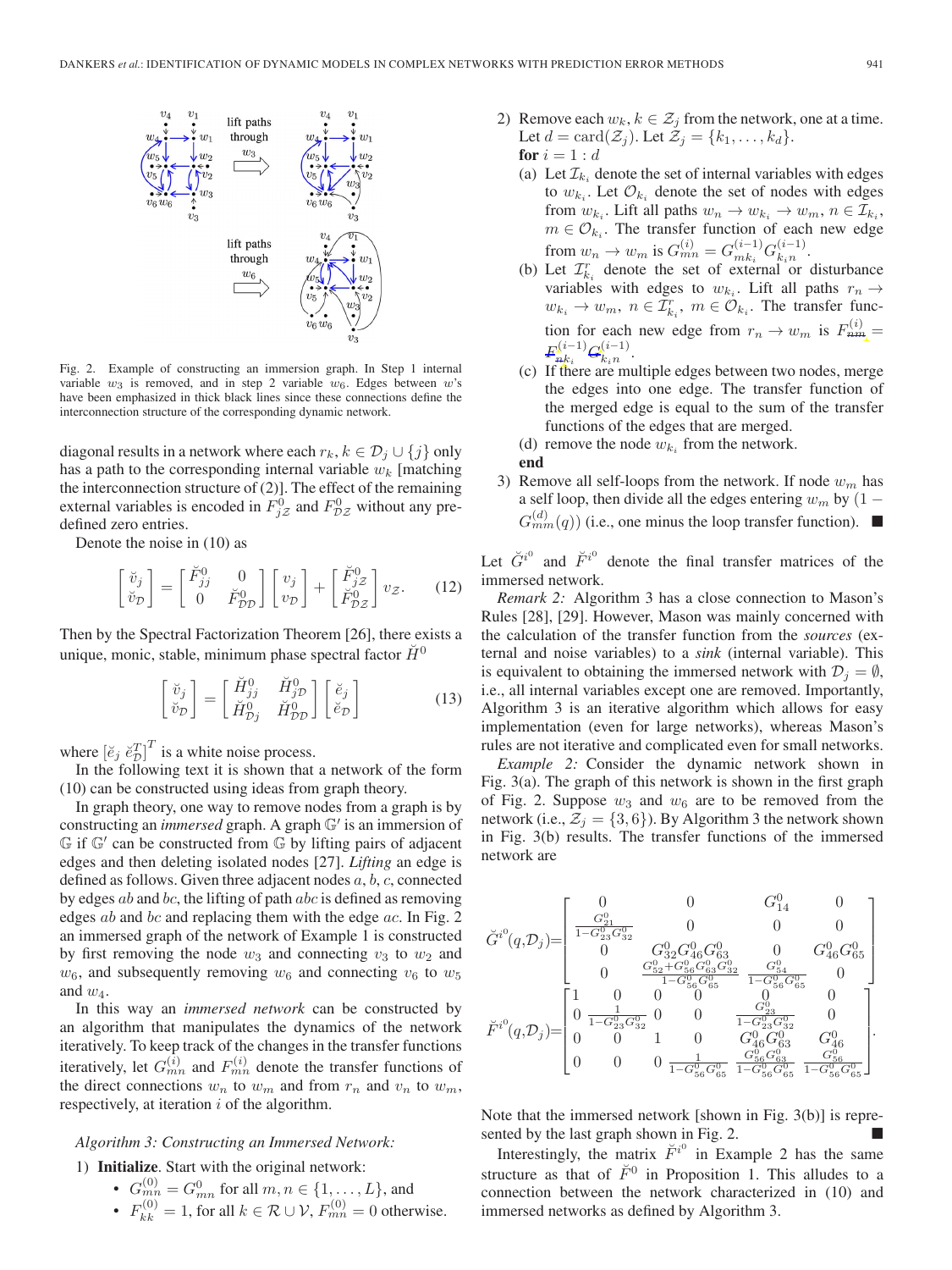

Fig. 3. (**a**) Original dynamic network considered in Example 2. (**b**) Immersed network with  $w_3$  and  $w_6$  removed.

*Proposition 2:* The matrices  $\check{G}^0$  and  $\check{F}^0$  of the network characterized by (10) and the matrices  $\check{G}^{i^0}$  and  $\check{F}^{i^0}$  defined by Algorithm 3 are the same.

The proof is in Appendix X-B. Since, by Proposition 2 the matrices in (10) are the same as those of the immersed network, the superscript  $i$  will be dropped from this point on in the matrices defined by Algorithm 3. An important consequence of Proposition 2 is that (by Proposition 1) the immersed network is unique.

Instead of calculating the matrices of the immersed network iteratively, it is also possible to derive analytic expressions for the matrices  $\check{G}^0$  and  $\check{F}^0$ .

*Proposition 3:* Consider a dynamic network as defined in (2) that satisfies Assumption 1. For a given set  $\{j\} \cup \mathcal{D}_j$  the transfer function matrices  $\check{G}^0$  and  $\check{F}^0$  of the immersed network  $are<sup>2</sup>$ :

$$
\begin{bmatrix}\n0 & \check{G}_{j\mathcal{D}}^{0} \\
\check{G}_{\mathcal{D}j}^{0} & \check{G}_{\mathcal{D}\mathcal{D}}^{0}\n\end{bmatrix} = \begin{bmatrix}\n1 - \tilde{G}_{jj} & & \\
 & I - \text{diag}\left(\tilde{G}_{\mathcal{D}\mathcal{D}}^{0}\right)\n\end{bmatrix}^{-1} \times \begin{bmatrix}\n0 & \tilde{G}_{j\mathcal{D}}^{0} \\
\tilde{G}_{\mathcal{D}j}^{0} & \tilde{G}_{\mathcal{D}\mathcal{D}}^{0} - \text{diag}\left(\tilde{G}_{\mathcal{D}\mathcal{D}}^{0}\right)\n\end{bmatrix}^{-1} \times \begin{bmatrix}\n\tilde{F}_{jj}^{0} & 0 & \tilde{F}_{j\mathcal{Z}}^{0} \\
0 & \tilde{F}_{\mathcal{D}\mathcal{D}}^{0} & \tilde{F}_{\mathcal{D}\mathcal{Z}}^{0}\n\end{bmatrix} = \begin{bmatrix}\n1 - \tilde{G}_{jj} & & \\
 & I - \text{diag}\left(\tilde{G}_{\mathcal{D}\mathcal{D}}^{0}\right)\n\end{bmatrix}^{-1} \times \begin{bmatrix}\n1 & 0 & \tilde{F}_{j\mathcal{Z}}^{0} \\
0 & I & \tilde{F}_{\mathcal{D}\mathcal{Z}}^{0}\n\end{bmatrix}
$$

where

$$
\begin{bmatrix}\n\tilde{G}_{jj} & \tilde{G}_{jD} \\
\tilde{G}_{Dj} & \tilde{G}_{DD}\n\end{bmatrix} =\n\begin{bmatrix}\n0 & G_{jD}^0 \\
G_{Dj}^0 & G_{DD}^0\n\end{bmatrix} +\n\begin{bmatrix}\nG_{jZ}^0 \\
G_{DZ}^0\n\end{bmatrix}\n\begin{bmatrix}\nI - G_{ZZ}^0\n\end{bmatrix}^{-1}\n\begin{bmatrix}\nG_{Zj}^0 & G_{ZD}^0\n\end{bmatrix} +\n\begin{bmatrix}\n\tilde{F}_{jZ} \\
\tilde{F}_{DZ}\n\end{bmatrix} =\n\begin{bmatrix}\nG_{jZ}^0 \\
G_{DZ}^0\n\end{bmatrix}\n(I - G_{ZZ}^0)^{-1}.
$$

The proof is in Appendix X-C. The transfer functions  $\hat{G}_{mn}$ correspond to  $G_{mn}^{(d)}$  in Step 3 of Algorithm 3.

The immersed network inherits some useful properties from the original network.

*Lemma 1:* Consider a dynamic network as defined in (2) that satisfies Assumption 1 and a given set  $\{j\} \cup \mathcal{D}_j$ .

1) Consider the paths from  $w_n$  to  $w_m$ ,  $n, m \in \mathcal{D}_j$  that pass only through nodes  $w_{\ell}, \ell \in \mathcal{Z}_j$  in the original network. If

<sup>2</sup>The arguments q or  $\mathcal{D}_j$  (or both) of  $\check{G}^0_{jk}(q, \mathcal{D}_j)$  and  $\check{F}^0_{jk}(q, \mathcal{D}_j)$  are sometimes dropped for notational clarity.



Fig. 4. Network analyzed in Examples 3 and 7.

all these paths and  $G_{mn}^0(q)$  have a delay (are zero), then  $\check{G}_{mn}^0(q, \mathcal{D}_j)$  has a delay (is zero).

2) Consider the paths from  $r_n$  to  $w_m$  (or  $v_n$  to  $w_m$ ),  $n \in \mathcal{Z}_j$ ,  $m \in \mathcal{D}_j$ . If all these paths pass through at least one node  $w_{\ell}, \ell \in \mathcal{D}_j$  then  $\check{F}^0_{mn}(q, \mathcal{D}_j) = 0$ .

For a proof see Appendix X-D.

# *B.* Conditions to Ensure  $\check{G}_{ji}^0(q, \mathcal{D}_j) = G_{ji}^0(q)$

A central theme in the previous section was that the transfer function  $\breve G_{ji}^0(\mathcal D_j)$  in the immersed network may not be the same as the transfer function  $G_{ji}^0$  in the original network. In other words, by selecting a subset of internal variables to be taken into account, the dynamics between two internal variables might change. In this section conditions are presented under which the module of interest,  $G_{ji}^0$ , remains unchanged in the immersed network, i.e.,  $\breve{G}_{ji}^0(q, \mathcal{D}_j) = G_{ji}^0(q)$ .

The following two examples illustrate two different phenomena related to the interconnection structure that can cause the dynamics  $\breve{G}_{ji}^0(q, \mathcal{D}_j)$  to be different from  $G_{ji}^0(q)$ .

*Example 3:* Consider the dynamic network

$$
\begin{bmatrix} w_1 \\ w_2 \\ w_3 \\ w_4 \\ w_5 \end{bmatrix} = \begin{bmatrix} 0 & G_{12}^0 & 0 & 0 & G_{15}^0 \\ G_{21}^0 & 0 & G_{23}^0 & 0 & G_{25}^0 \\ G_{31}^0 & 0 & 0 & 0 & 0 \\ G_{41}^0 & 0 & 0 & 0 & 0 \\ 0 & 0 & 0 & G_{54}^0 & 0 \end{bmatrix} \begin{bmatrix} w_1 \\ w_2 \\ w_3 \\ w_4 \\ w_5 \end{bmatrix} + \begin{bmatrix} v_1 + r_1 \\ v_2 \\ v_3 \\ v_4 \\ v_5 + r_5 \end{bmatrix}.
$$

shown in Fig. 4. The objective of this example, is to choose  $\mathcal{D}_2$ such that in the immersed network  $\check{G}_{21}^{0}(\mathcal{D}_2) = G_{21}^{0}$  (denoted in green). A key feature of the interconnection structure in this example is that there are multiple paths from  $w_1$  to  $w_2$ :  $w_1 \rightarrow$  $w_2, w_1 \rightarrow w_3 \rightarrow w_2, w_1 \rightarrow w_4 \rightarrow w_5 \rightarrow w_2$ , etc.

Start by choosing  $\mathcal{D}_2 = \{1\}$ , then by Proposition 3

$$
\check{G}_{21}^{0}(q,\lbrace 1 \rbrace)\!=\!G_{21}^{0}(q)\!+\!G_{23}^{0}(q)G_{31}^{0}(q)\!+\!G_{25}^{0}(q)G_{54}^{0}(q)G_{41}^{0}(q).
$$

Two of the terms comprising this transfer function correspond to the two paths from  $w_1$  to  $w_2$  that pass only through  $w_k, k \in$  $\mathcal{Z}_2$  ( $\mathcal{Z}_2 = \{3, 4, 5\}$ ). From Algorithm 3 this is not surprising since the paths  $G_{23}^0 G_{31}^0$  and  $G_{25}^0 G_{54}^0 G_{41}^0$  must be lifted to remove the nodes  $w_3$ ,  $w_4$  and  $w_5$  from the original network. Clearly, for this choice of  $\mathcal{D}_2$ ,  $\check{G}_{21}^0(\mathcal{D}_2) \neq G_{21}^0$ .

Now choose  $\mathcal{D}_2 = \{1, 5\}$ . By Proposition 3

$$
\check{G}_{21}^{0}(q, \{1, 5\}) = G_{21}^{0}(q) + G_{23}^{0}(q)G_{31}^{0}(q).
$$

Again, one of the terms comprising  $\check{G}_{21}^0(q, \{1, 5\})$  corresponds to the (only) path from  $w_1$  to  $w_2$  that passes only through  $w_k$ ,  $k \in \mathcal{Z}_2 \, (\mathcal{Z}_2 = \{3, 4\}).$ 

Finally, choose  $\mathcal{D}_2 = \{1, 3, 5\}$ . By Proposition 3  $\check{G}_{21}^{0}(q, \{1, 3, 5\}) = G_{21}^{0}(q)$  as desired. Note that for this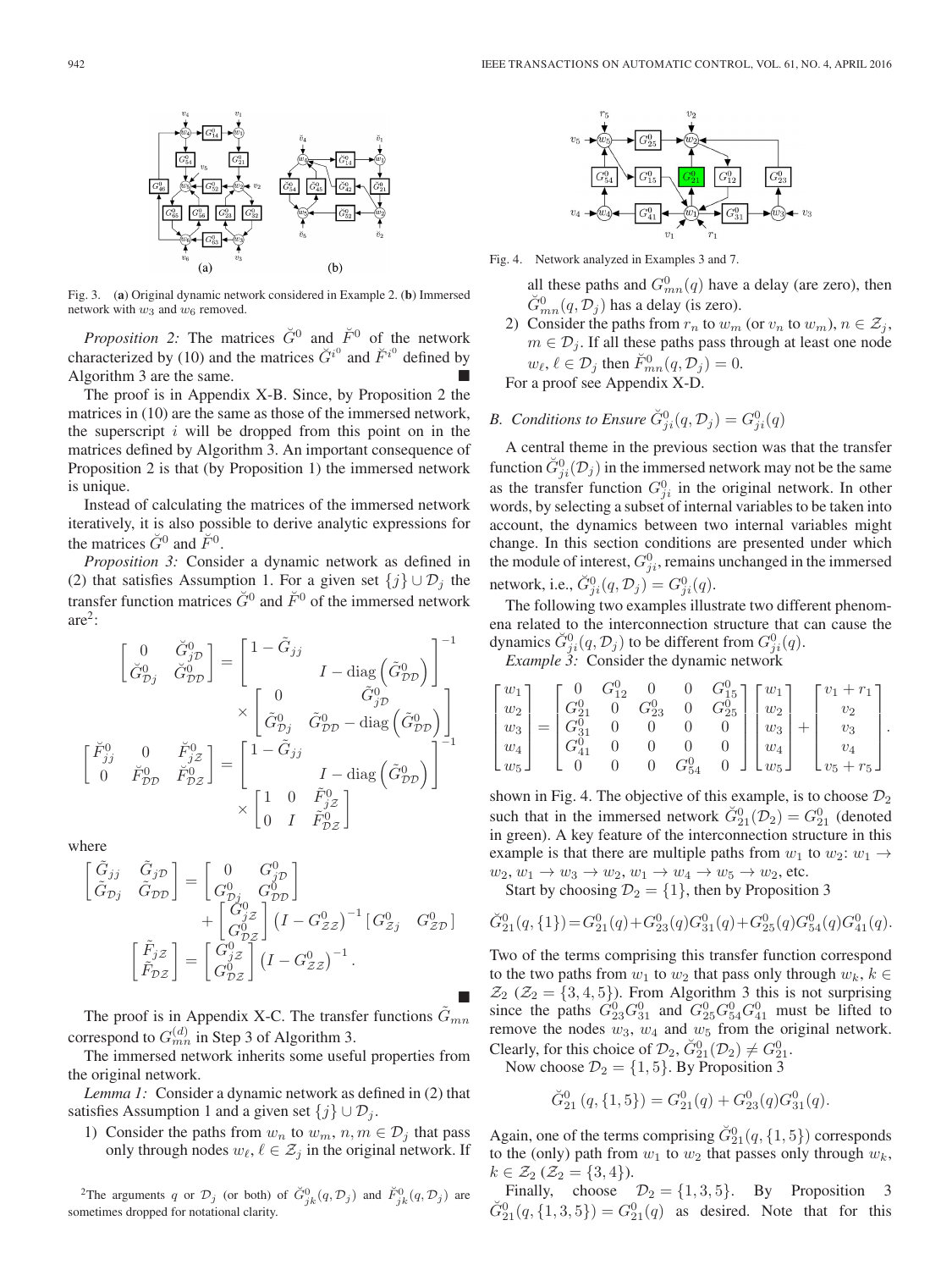

Fig. 5. Network that is analyzed in Example 4.

choice of  $\mathcal{D}_2$  every path except  $G_{21}^0$  from  $w_2$  to  $w_1$  is "blocked" by a node in  $\mathcal{D}_2$ .

In general, one internal variable  $w_k$  from every independent path  $w_i$  to  $w_j$  must be included in  $\mathcal{D}_j$  to ensure that  $\check{G}_{ji}^0(q, \mathcal{D}_j) = G_{ji}^0(q)$ . This is proved later in Proposition 4.

However, before presenting the proposition, there is a second phenomenon related to the interconnection structure of the network that can cause the dynamics  $\check{G}_{ji}^0(q, \mathcal{D}_j)$  to be different from  $G_{ji}^0(q)$ , as illustrated in the next example.

*Example 4:* Consider the network shown in Fig. 5. The objective of this example, is to choose  $\mathcal{D}_2$  such that in the immersed network  $\check{G}_{21}^{0}(\mathcal{D}_2) = G_{21}^{0}$  (denoted in green).

Note that in this network there is only one independent path from  $w_1$  to  $w_2$ . Choose  $\mathcal{D}_2 = \{1\}$ . By Proposition 3

$$
\check{G}_{21}^{0}\left(q,\left\{ 1\right\} \right)=\frac{G_{21}^{0}(q)}{1-G_{23}^{0}(q)G_{32}^{0}(q)}
$$

which is not equal to  $G_{21}^{0}(q)$  as desired. The reason the factor  $1/(1 - G_{23}^0 G_{32}^0)$  appears is because when lifting the path  $G_{23}G_{32}$  a self-loop from  $w_2$  to  $w_2$  results. Thus, in step 3 of Algorithm 3 the transfer functions of the edges coming into  $w_2$ are divided by the loop transfer function.

For the choice  $\mathcal{D}_2 = \{1, 3\}, \check{G}_{21}^0(\{1, 3\}) = G_{21}^0$  as desired. Note that in for this choice of  $\mathcal{D}_2$ , all paths from  $w_2$  to  $w_2$  are "blocked" by a node in  $\mathcal{D}_2$ .

In general, if  $\mathcal{D}_i$  is chosen such that no self-loops from  $w_i$  to  $w_i$  result due to the lifting of the paths when constructing the immersed network, the denominator in Step 3 of Algorithm 3 is reduced to 1. From these two examples we see that:

- Every parallel path from  $w_i$  to  $w_j$  should run through an input in the predictor model, and
- Every loop on the output  $w_j$  should run through an input in the predictor model.

This is formalized in the following proposition.

*Proposition 4:* Consider a dynamic network as defined in Section II-A that satisfies Assumption 1. The transfer function  $\check{G}_{ji}^0(q, \mathcal{D}_j)$  in the immersed network is equal to  $G_{ji}^0(q)$  if  $\mathcal{D}_j$ satisfies the following conditions:

- (a)  $i \in \mathcal{D}_i, j \notin \mathcal{D}_i$ ,
- (b) every path  $w_i$  to  $w_j$ , excluding the path  $G_{ji}^0$ , goes through a node  $w_k$ ,  $k \in \mathcal{D}_j$ ,
- (c) every loop  $w_j$  to  $w_j$  goes through a node  $w_k, k \in \mathcal{D}_j$ .

The proof is in Appendix X-E. The formulated conditions are used to make appropriate selections for the node variables that are to be measured and to be used as predictor inputs. In the following section it is shown that it is possible to identify the dynamics of the immersed network.

#### *C. Estimated Dynamics in Predictor Model*

In this section it is shown that the estimated dynamics between the predictor inputs and the module output  $w_j$ , are equal to  $\check{G}_{jk}^0(\mathcal{D}_j)$ . The result confirms that the estimated dynamics are a consequence of the interconnection structure and the chosen predictor inputs. In addition conditions are presented that ensure that the estimates of  $\check{G}_{jk}^0(\mathcal{D}_j)$  are consistent. The results in this section are not specific to a particular identification method.

To concisely present the result, it is convenient to have a notation for a predictor which is a generalization of both the Direct and Two Stage Methods. Consider the predictor

$$
\hat{w}_j(t|t-1,\theta) = H_j^{-1}(q,\theta) \left( \sum_{k \in \mathcal{D}_j} G_{jk}(q,\theta) w_k^{(\mathcal{X})}(t) + \sum_{k \in \mathcal{P}_j} F_{jk}(q,\theta) r_k(t) \right) + (1 - H_j^{-1}(q,\theta)) w_j(t) \quad (14)
$$

where X denotes a (sub)set of the variables  $r_k$ ,  $v_k$ ,  $k \in$  $\{1,\ldots,L\}$ . Note that both predictors (4) and (9) are special cases of the predictor (14). For the Direct Method, choose  $\mathcal{X} = \{r_{k_1}, \ldots, r_{k_n}, v_{\ell_1}, \ldots, v_{\ell_n}\}, \text{ where } \{k_1, \ldots, k_n\} = \mathcal{R},$ and  $\{\ell_1, \ldots, \ell_n\} = \mathcal{V}$ . Then  $w_k^{(\mathcal{X})} = w_k$ . For the Two Stage Method, choose  $\mathcal{X} = \{r_{k_1}, \ldots, r_{k_n}\}$ , where  $\{k_1, \ldots, k_n\} = \mathcal{T}_j$ .

A key concept in the analysis of this section is the *optimal output error residual*, which will be discussed next. From (10),  $w_j$  can be expressed in terms of  $w_k, k \in \mathcal{D}_j$  as

$$
w_j = \sum_{k \in \mathcal{D}_j} \check{G}_{jk}^0 w_k + \sum_{k \in \mathcal{Z}_j \cap \mathcal{R}_j} \check{F}_{jk}^0 r_k + \sum_{k \in \mathcal{Z}_j \cap \mathcal{V}_j} \check{F}_{jk}^0 v_k + v_j + r_j.
$$
\n(15)

Note that by Lemma 1 some  $\check{F}_{jk}^0(q, \mathcal{D}_j)$  may be zero depending on the interconnection structure. Let  $w_k$  be expressed in terms of a component dependent on the variables in  $X$ , and a component dependent on the remaining variables, denoted  $w_k = w_k^{(\mathcal{X})} + w_k^{(\mathcal{Y})}$ . In addition, split the sum involving the  $r_k$ -dependent terms according to whether  $r_k$  is in  $\mathcal{P}_j$  or not. Then, from (15)

$$
w_j = \sum_{k \in \mathcal{D}_j} \breve{G}_{jk}^0 w_k^{(\mathcal{X})} + \sum_{k \in \mathcal{D}_j} \breve{G}_{jk}^0 w_k^{(\mathcal{X})} + \sum_{k \in \mathcal{P}_j} \breve{F}_{jk}^0 r_k + \sum_{k \in (\mathcal{Z}_j \cup \{j\}) \cap \mathcal{R}_j \setminus \mathcal{P}_j} \breve{F}_{jk}^0 r_k + \sum_{k \in \mathcal{Z}_j \cap \mathcal{V}_j} \breve{F}_{jk}^0 v_k + v_j. \tag{16}
$$

When choosing an Output Error predictor (i.e.,  $H_i(q, \theta) = 1$ ), with predictor inputs  $w_k^{(\mathcal{X})}$ ,  $k \in \mathcal{D}_j$  and  $r_k$ ,  $k \in \mathcal{P}_j$ , the part of (16) that is not modeled can be lumped together into one term. This term is the *optimal output error residual* of  $w_j$ , and is denoted  $p_j$ 

$$
p_j(\mathcal{D}_j) := \sum_{k \in \mathcal{D}_j} \breve{G}_{jk}^0 w_k^{(\perp \mathcal{X})} + \sum_{k \in ((\mathcal{Z}_j \cup \{j\}) \cap \mathcal{R}_j) \setminus \mathcal{P}_j} \breve{F}_{jk}^0 r_k + \breve{v}_j
$$
\n(17)

where  $\check{v}_j$  is given by  $\sum_{k \in \mathcal{Z}_j \cap \mathcal{V}_j} \check{F}_{jk}^0 v_k + v_j$  in accordance with (12). Consequently,  $w_i$  equals

$$
w_j = \sum_{k \in \mathcal{D}_j} \check{G}_{jk}^0 w_k^{(\mathcal{X})} + \sum_{k \in \mathcal{P}_j} \check{F}_{jk}^0 r_k + p_j.
$$
 (18)

In a system identification setting, the optimal output error residual of  $w_i$  acts as the effective "noise" affecting  $w_i$  [this is clear from (18)]. It also corresponds to the unmodeled component of  $w_i$ .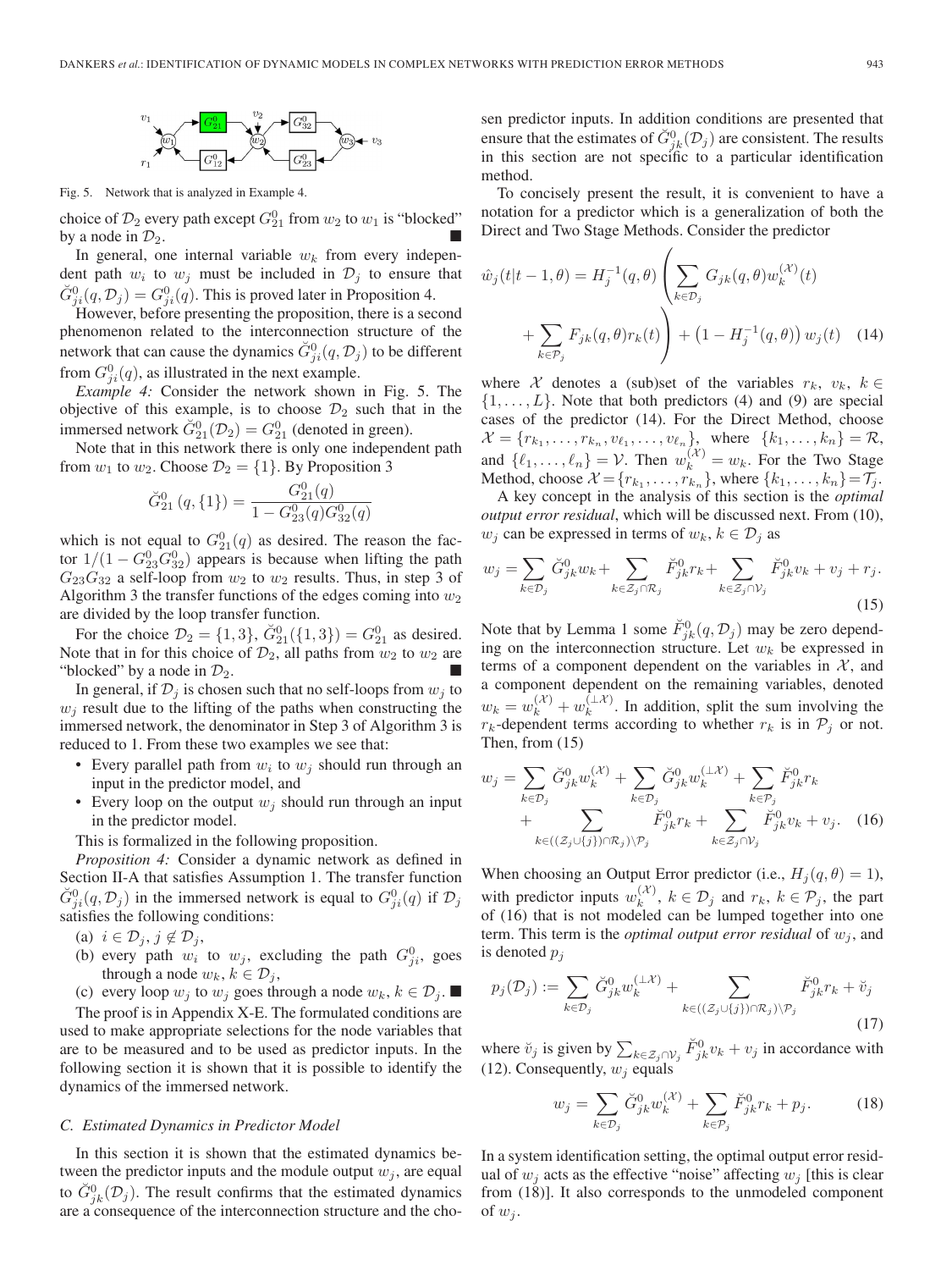The following theorem is the main result of this section. It characterizes conditions that correlation between the optimal output error residual of  $w_i$  and the predictor inputs must satisfy so that it is possible to obtain consistent estimates of the dynamics between the predictor inputs. Such conditions are common in the identification literature. In open-loop identification for instance it is well known that if the innovation is uncorrelated to the input consistent estimates are possible [21]. Similarly, it is known ([21]) that for the Direct Method in closed-loop, if the output noise is whitened and the whitened noise is uncorrelated to the plant input then consistent estimates of the plant are possible. The result that follows is an analogue to that reasoning adapted to identification in networks.

*Theorem 1:* Consider a dynamic network as defined in Section II-A that satisfies Assumption 1. Consider model structures with independently parameterized noise and module models. For given sets  $\mathcal{D}_j$ ,  $\mathcal{P}_j$ , and X construct the predictor (14). Suppose the power spectral density of  $\left[w_j \ w_{k_1}^{(\mathcal{X})} \dots w_{k_n}^{(\mathcal{X})} r_{\ell_1} \dots r_{\ell_m}\right]^T$  where  $\{k_1, \dots, k_n\} = \mathcal{D}_j$ ,  $\{\ell_1,\ldots,\ell_m\} = \mathcal{P}_j$  is positive definite for a sufficiently large number of frequencies  $\omega_k \in (-\pi, \pi]$ . Consider the conditions:

(a)  $\bar{\mathbb{E}}[H_j^{-1}(q,\eta)p_j(t,\mathcal{D}_j)\cdot\Delta G_{jk}(q,\theta,\mathcal{D}_j)w_k^{(\mathcal{X})}(t)] = 0,$  $\forall k \in {\cal D}_j;$ 

(b)  $\mathbb{E}[H_j^{-1}(q,\eta)p_j(t,\mathcal{D}_j)\cdot\Delta F_{jk}(q,\theta,\mathcal{D}_j)r_k(t)]=0, \forall k\in\mathcal{P}_j;$ where  $\Delta G_{jk}(\theta, \mathcal{D}_j) = \breve{G}^0_{jk}(\mathcal{D}_j) - G_{jk}(\theta)$ , and  $\Delta F_{jk}(\theta, \mathcal{D}_j) =$  $\breve{F}_{jk}^{0}(\mathcal{D}_{j})-F_{jk}(\theta).$ 

Then  $G_{jk}(q, \theta^*) = \breve{G}^0_{jk}(q, \mathcal{D}_j)$ , where  $\breve{G}^0_{jk}(q, \mathcal{D}_j)$  is defined in Proposition 3, if for all  $\theta \in \Theta$ :

- 1) Conditions (a) and (b) hold for all  $\eta$ , or
- 2) The equations of Conditions (a) and (b) hold for  $\eta^*$ only, where  $\eta^* = \argmin \mathbb{\bar{E}}[(H_j^{-1}(q,\eta) p_j(t, \mathcal{D}_j))^2]$ , and  $H_j^{-1}(q, \eta^*)p_j(t, \mathcal{D}_j)$  is white noise.

The proof can be found in Appendix X-F. The theorem can be interpreted as follows. In Case 1, consistent estimates are possible if the predictor inputs are uncorrelated to the optimal output error residual of  $w_j$ . This is analogous to the open loop situation. In Case 2, consistent estimates are possible if the whitened version of the optimal output error residual of  $w_i$  is uncorrelated to the predictor inputs. This is analogous to the closed-loop Direct Method reasoning.

The condition on the power spectral density of  $[w_j w_{k_1}^{(\mathcal{X})} \dots]$  $w_{k_n}^{(\mathcal{X})} r_{\ell_1} \dots r_{\ell_m}$ <sup>T</sup> is a condition on the informativity of the

data [30] (i.e., the data must be persistently exciting of sufficiently high order).

The main point of Theorem 1 is twofold:

- 1) The estimated transfer functions  $G_{ik}(q, \theta^*)$  are consequences of the choice of  $\mathcal{D}_j$ . In particular, they are estimates of the transfer functions  $\check{G}^0_{jk}(q, \mathcal{D}_j)$  specified by the immersed network.
- 2) To present general conditions under which consistent estimates (of  $\check{G}^0_{jk}(q, \mathcal{D}_j)$ ) are possible.

Theorem 1 points to a notion of identifiability. For a given set  $\mathcal{D}_j$ , a particular module  $G_{ji}^0$  is identifiable if  $\breve{G}_{ji}^0 = G_{ji}^0$ . Thus, if the conditions of Proposition 4 are satisfied for a given set  $\mathcal{D}_j$ , then  $G_{ji}^0$  is identifiable.

In the next two sections it is shown how Theorem 1 applies to both the Direct and Two Stage Methods respectively.

#### V. PREDICTOR INPUT SELECTION—DIRECT METHOD

In this section it is shown how to satisfy the conditions of Theorem 1 using the Direct Method.

When using the Direct Method for identification in dynamic networks, there are three main mechanisms that ensure consistent estimates of  $G_{ji}^0$  [17], [19] (the same mechanisms are present in the closed-loop Direct Method [21], [23], [24]):

- 1) the noise  $v_j$  affecting the output  $w_j$  is uncorrelated to all other noise terms  $v_n$ ,  $n \in V_j$ ,
- 2) every loop that passes through  $w_j$  in the data generating system contains at least one delay, and
- 3) there exists a  $\theta$  such that  $H_j^{-1}(\theta)v_j = \breve{e}_j$  is white noise. In Proposition 2 of [17] it is shown that for the choice  $\mathcal{D}_j = \mathcal{N}_j$  and  $\mathcal{P}_j = \emptyset$ , these conditions plus a condition on the informativity of the data are sufficient in order to obtain consistent estimates of a module  $G_{ji}^0$  embedded in the network. In the setup considered in this paper an additional mechanism plays a role, namely the choice of predictor inputs.

The following proposition presents conditions on the immersed network that ensure that Case 2 of Theorem 1 holds. The conditions reflect the three mechanisms presented above.

*Proposition 5:* Consider a dynamic network as defined in (2) that satisfies Assumption 1. Consider the immersed network constructed by removing  $w_n$ ,  $n \in \mathcal{Z}_i$  from the original network. The situation of Case 2 of Theorem 1 holds for the immersed network if:

- (a)  $\check{v}_j$  is uncorrelated to all  $\check{v}_k, k \in \mathcal{D}_j$ .
- (b) There is a delay in every loop  $w_i$  to  $w_j$  (in the immersed network).
- (c) If  $\check{G}_{jk}^0$  has a delay, then  $G_{jk}(\theta)$  is parameterized with a delay.
- (d)  $p_j$  is not a function of any  $r_n, n \in \mathcal{R}$ .

(e) There exists a  $\eta$  such that  $H_j^{-1}(q, \eta)p_j(t)$  is white noise. The proof can be found in Appendix X-G.

In the following subsections, the conditions of Proposition 5 are interpreted in terms of what they mean in the original network. In Section V-A it is shown what conditions can be imposed in the original network in order to ensure that  $\breve{v}_j$  is uncorrelated to  $\breve{v}_k, k \in \mathcal{D}_i$  (i.e., Condition (a) of Proposition 5 holds).In Section V-B it is shown under which conditions  $p_i$ is not a function of external variables (i.e., Condition (d) of Proposition 5 holds). In Section V-C a version of Proposition 5 is presented where all the conditions are stated only in terms of the original network.

#### *A. Correlation of Noise*

In this section conditions are presented that ensure that  $\breve{v}_i$  is uncorrelated to  $\breve{v}_k, k \in \mathcal{D}_j$ . The conditions are presented using only variables in the original network.

Recall from (12) that  $\breve{v}_k$  is a filtered sum of  $v_n, n \in \mathcal{Z}_i \cup \{k\}$ 

$$
\breve{v}_k(t) = \sum_{n \in \mathcal{Z}_j} \breve{F}_{jn}^0(q, \mathcal{D}_j)v_n + \breve{F}_{jj}^0(q, \mathcal{D}_j)v_j(t).
$$
 (19)

Consider 2 variables  $\breve{v}_{k_1}$  and  $\breve{v}_{k_2}$ . Suppose that there is a path from another variable  $v_n$ ,  $n \in \mathcal{Z}_j$  to both  $w_{k_1}$  and  $w_{k_2}$ . By Lemma 1 both  $\check{F}_{k_1n}^0$  and  $\check{F}_{k_2n}^0$  are non-zero in this situation. Consequently, as can be see from (19) both  $\breve{v}_{k_1}$  and  $\breve{v}_{k_2}$  are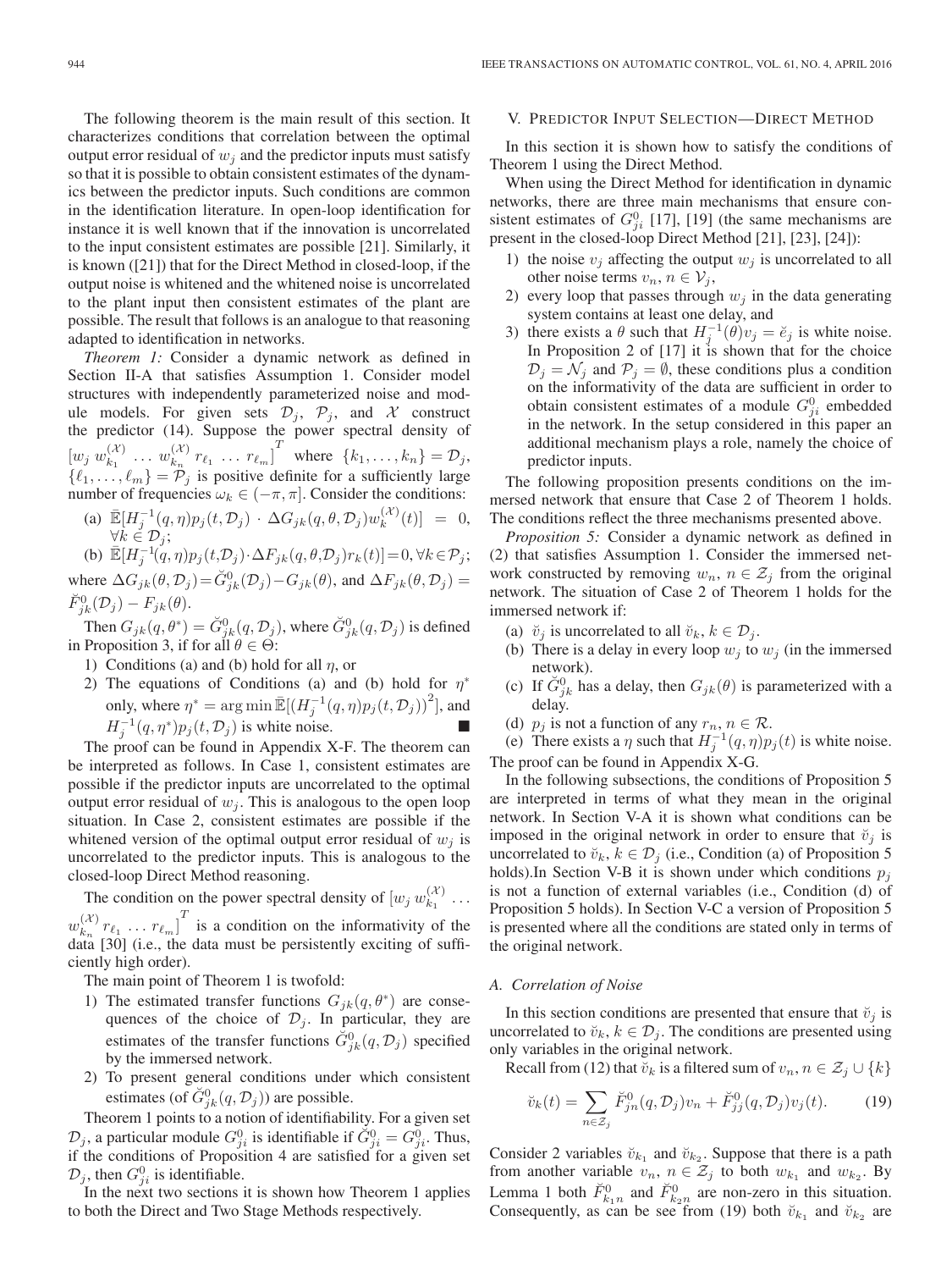

Fig. 6. Network that is analyzed in Example 5.

functions of  $v_n$ , with the result that  $\breve{v}_{k_1}$  and  $\breve{v}_{k_2}$  are correlated. Thus, due to the presence of  $v_n$  and the interconnection structure of the network,  $\breve{v}_{k_1}$  and  $\breve{v}_{k_2}$  are correlated. In this case  $v_n$  is a *confounding variable*. In statistics, and in particular in statistical inference, a confounding variable is a variable that is not known (or measured) and causally affects both the output variable and the input variable [31]. The induced correlation between input and output is however not caused by a direct causal relation between the input and output. In the framework of this paper consider the following definition.

*Definition 1:* Consider a particular output variable  $w_i$  and a set  $\mathcal{D}_i$  of predictor inputs. In this modeling setup, a variable  $v_\ell$ is a *confounding* variable if the following conditions hold:

- (a) There is a path from  $v_{\ell}$  to  $w_j$  that passes only through  $w_m, m \in \mathcal{Z}_j$ .
- (b) There is a path from  $v_{\ell}$  to one or more  $w_k, k \in \mathcal{D}_j$  that passes only through  $w_m$ ,  $m \in \mathcal{Z}_i$ .

The following is an example of a confounding variable.

*Example 5:* Consider the network shown in Fig. 6. Suppose that the objective is to obtain a consistent estimate of  $G_{21}^0$  (denoted in green) using the Direct Method. Let  $j = 2$ , and choose  $\mathcal{D}_2 = \{1\}$ . By Definition 1,  $v_3$  is a confounding variable. The expressions for  $\check{v}_1$  and  $\check{v}_2$  for this network are

$$
\breve{v}_1 = v_1 + G_{13}^0 v_3
$$
 and  $\breve{v}_2 = v_2 + G_{23}^0 v_3$ .

Clearly, the confounding variable  $v_3$  induces a correlation between  $\breve{v}_1$  and  $\breve{v}_2$ .

The presence of confounding variables is not the only way that  $\breve{v}_{k_1}$  and  $\breve{v}_{k_2}$  could become correlated. Suppose that  $\breve{v}_{k_1}$  is a function of  $v_n$ , and  $\breve{v}_{k_2}$  is a function of  $v_m$ . If  $v_n$  and  $v_m$  are correlated, then  $\breve{v}_{k_1}$  and  $\breve{v}_{k_2}$  are correlated.

The following proposition presents conditions that ensure  $\breve{v}_i$ is uncorrelated to all  $\breve{v}_k, k \in \mathcal{D}_j$ .

*Proposition 6:* Consider a dynamic network as defined in (2) that satisfies Assumption 1. Consider the immersed network constructed from the internal variables,  $\{w_k\}$ ,  $k \in \mathcal{D}_i$ . The disturbance term  $\check{v}_i$  [as defined in (12)] is uncorrelated to all  $\breve{v}_k, k \in \mathcal{D}_j$  if the following conditions hold:

- (a)  $v_j$  is uncorrelated to all  $v_k$ ,  $k \in \mathcal{D}_j$  and to all variables  $v_n, n \in \mathcal{Z}_i$  that have paths to any  $w_k, k \in \mathcal{D}_i$  that pass only through nodes  $w_{\ell}, \ell \in \mathcal{Z}_j$ .
- (b) All  $v_k, k \in \mathcal{D}_j$  are uncorrelated to all  $v_n$ ,
- (e)  $n \in \mathcal{Z}_j$  that have a path to  $w_j$  that passes only through nodes in  $\mathcal{Z}_j$ .
- (d) All  $v_n, n \in \mathcal{Z}_j$  are uncorrelated to each other
- (e) No variable  $v_k, k \in \mathcal{Z}_j$  is a confounding variable.

The proof can be found in Appendix X-H.

*Remark 3:* Suppose that all  $v_k$ ,  $k \in V$  are uncorrelated. Then Conditions (a)–(c) hold for any  $\mathcal{D}_j$ . However, whether Condition (d) holds depends on the interconnection structure and the choice of  $\mathcal{D}_j$ .

#### *B. Adding External Excitation*

External variables are not strictly necessary to ensure that the data is informative when using the direct method as long as the noise that is driving the system is sufficiently exciting. However, external excitation can be beneficial in order to reduce the variance of the estimates, or provide extra excitation in a frequency range of interest.

Whenever there is an external variable  $r_k$  acting as a "disturbance" on the output variable  $w_j$  (i.e.,  $p_j$  contains an element which is due to the external variable  $r_k$ ), it makes sense to model that component. This happens whenever there is a path  $r_k$  to  $w_j$  that passes only through  $w_k, k \in \mathcal{Z}_j$ . Thus, in this case, choose the set  $\mathcal{P}_j = \{k\}$  so that  $r_k$  is included as a predictor input (i.e., the dynamics from  $r_k$  to  $w_j$  are modeled). The advantage of this scheme is that the power of the optimal output error residual is reduced by eliminating known variables from  $p_i$ , i.e., the signal to noise ratio is increased. Consequently,  $p_i$ is only a function of  $v$ 's (Condition (d) of Proposition 5 holds).

### *C. Main Result—Direct Method*

Conditions are presented so that the Direct Method will result in consistent estimates of  $\check{G}_{ji}^0(\mathcal{D}_j)$ . In Proposition 5 the conditions were stated in terms of the immersed network. In the following proposition the conditions are stated in terms of the original network.

*Proposition 7:* Consider a dynamic network as defined in (2) that satisfies Assumption 1. Let  $\{w_k\}$ ,  $k \in \mathcal{D}_j$  and  $\{r_k\}$ ,  $k \in \mathcal{P}_j$  be the set of internal and external variables respectively that are included as inputs to the predictor (4). The set  $P_j$  is constructed to satisfy the condition that  $k \in \mathcal{P}_j$  if and only if there exists a path from  $r_k$  to  $w_j$ , that passes only through nodes in  $\mathcal{Z}_j$ . Consistent estimates of  $\check{G}_{ji}^0$  are obtained using the Direct Method formulated in Algorithm 1 if the following conditions are satisfied:

- (a) There is a delay in every loop  $w_i$  to  $w_i$ .
- (b) v satisfies the conditions of Proposition 6.
- (c) The power spectral density of  $[w_j w_{k_1} \cdots w_{k_n} r_{\ell_1}]$  $\cdots r_{\ell_m}$ ]<sup>T</sup>,  $k_* \in \mathcal{D}_j$ ,  $\ell_* \in \mathcal{P}_j$  is positive definite for a sufficiently large number of frequencies  $\omega_k \in (-\pi, \pi]$ .
- (d) The parameterization is chosen flexible enough, i.e., there exist parameters  $\theta$  and  $\eta$  such that  $G_{ik}(q, \theta) =$  $\check{G}_{jk}^{0}(q, \mathcal{D}_{j}), \forall k \in \mathcal{D}_{j}, F_{jk}(q, \theta) = \check{F}_{jk}^{0}(q, \mathcal{D}_{j}), \forall k \in \mathcal{P}_{j},$ and  $H_j(q, \eta) = \check{H}_j^0(q, \mathcal{D}_j)$ .
- (e) If  $\check{G}_{jk}^0$  has a delay, then  $G_{jk}(\theta)$  is parameterized with a delay.

*Proof:* The proof follows almost directly from Theorem 1 and Propositions 5 and 6. It remains to be shown that  $p_j = \check{v}_j$ (i.e., Condition (d) of Proposition 5 holds).

By Lemma 1  $\check{F}_{jk}^0$ ,  $k \in \mathcal{D}_j$  is zero unless there is a path from  $r_k$  to  $w_j$  which passes only through  $w_n$ ,  $n \in \mathcal{Z}_j$ . From (17) and by the way  $P_j$  is constructed it follows that there are no r terms present in  $p_i$ . Consequently,  $p_i = \breve{v}_i$ .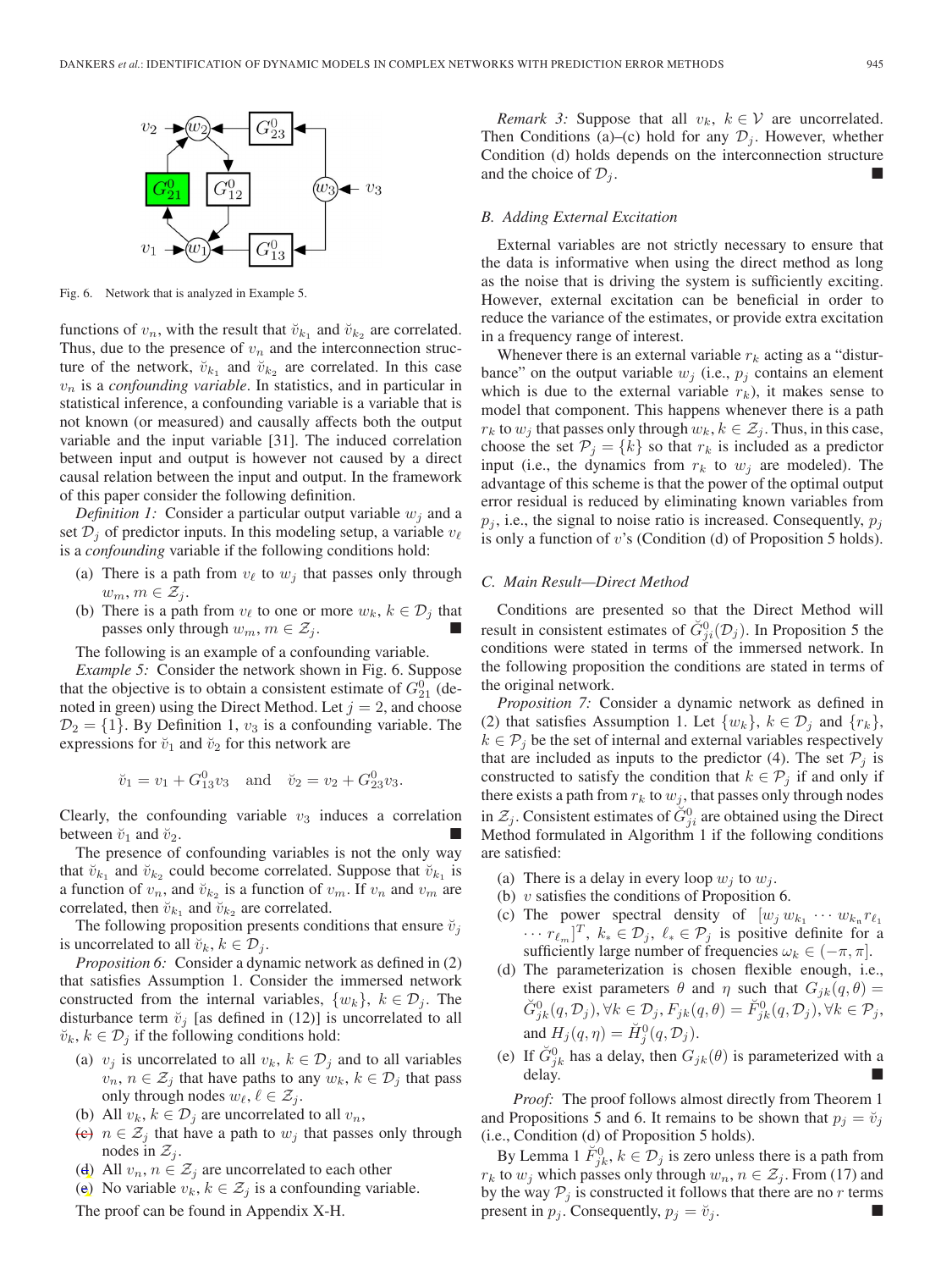

Fig. 7. Network that is analyzed in Examples 6 and 8.

*Remark 4:* In Proposition 7 conditions have been presented which, if satisfied, ensure that consistent estimates of  $\check{G}_{jk}^0(q, \mathcal{D}_j)$ ,  $k \in \mathcal{D}_j$  as defined by the immersed network are obtained. If the set  $\mathcal{D}_j$  is chosen such that  $\check{G}_{ji}^0(q, \mathcal{D}_j) = G_{ji}^0(q)$ (i.e., the  $\mathcal{D}_i$  is chosen such that the conditions of Proposition 4 are satisfied) then Proposition 7 shows under which conditions  $G_{ji}^0$  can be consistently identified.

The reason that Condition (a) and exact noise modeling are required is due to the presence of a (feedback) path from  $w_i$  to at least one  $w_k$ ,  $k \in \mathcal{D}_j$ . If there is no such feedback, then the conditions of Proposition 7 simplify considerably. Similarly, since, it is the variable  $v_i$  that is causing the problems when there is such a feedback path, if it is not present, the conditions can be simplified.

*Corollary 1:* Consider the situation of Proposition 7. If there is no path from  $w_j$  to any  $w_k$ ,  $k \in \mathcal{D}_j$ , or if  $v_j$  is not present in the network, then Conditions (a) and (e) can be omitted, and Condition (d) can be changed to:

(d') The parameterization is chosen flexible enough, i.e., there exists a parameter  $\theta$  such that  $G_{jk}(q, \theta) = \check{G}_{jk}^0(q, \mathcal{D}_j)$ ,  $\forall k \in \mathcal{D}_j, F_{jk}(q, \theta) = \check{F}_{jk}^0(q, \mathcal{D}_j), \forall k \in \mathcal{P}_j.$ 

*Example 6:* Consider the dynamic network shown in Fig. 7. Suppose the objective is to obtain consistent estimates of  $G_{32}^0$ (denoted in green) using the Direct Method.

First, we show how to choose the set  $\mathcal{D}_3$  such that  $\check{G}_{32}^0(q,\mathcal{D}_j)$ in the immersed network is equal to  $G_{32}^0(q)$  (i.e.,  $\mathcal{D}_j$  is chosen such that it satisfies the conditions of Proposition 4). Besides  $G_{32}^0$  there are several paths from  $w_2$  to  $w_3$ 

$$
w_2 \to w_1 \to w_4 \to w_5 \to w_3
$$
  

$$
w_2 \to w_1 \to w_4 \to w_6 \to w_3
$$

for instance. All paths from  $w_2$  to  $w_3$  (not including  $G_{32}^0$ ) pass through either the nodes  $w_1$  and  $w_2$ , the nodes  $w_4$  and  $w_2$ . Thus, Condition (b) of Proposition 4 is satisfied for  $\mathcal{D}_3 = \{1, 2\}$  and  $\mathcal{D}_3 = \{2, 4\}.$ 

Since all loops from  $w_3$  pass through  $w_2$ , Condition (c) of Proposition 4 is also satisfied for both these choices of  $\mathcal{D}_3$ .

For both of these choices,  $v_7$  and  $v_8$  are confounding variables (Condition (b) of Proposition 7 is not satisfied). However, if  $w_7$  is included as a predictor input, then there are no more confounding variables.

By this reasoning two possible choices for  $\mathcal{D}_3$  that lead to consistent estimates of  $G_{32}^0$  are {2, 4, 7} (denoted in blue) and  $\{2,1,7\}$ . In either case,  $\mathcal{P}_3$  should be chosen as  $\emptyset$ .

Another possible choice for  $\mathcal{D}_3 = \{2, 5, 6, 7\} = \mathcal{N}_3$ . It is interesting that the previous sets  $\mathcal{D}_3$  are strictly smaller than  $\mathcal{N}_3$ , and are not even subsets of  $\mathcal{N}_3$ .

The choice  $\mathcal{D}_j = \mathcal{N}_j$ ,  $\mathcal{P}_j = \emptyset$  always satisfies the Conditions of Proposition 4 and confounding variables are never present. This is the choice that is made in [17].

In the following section an analogue to Proposition 7 is presented for the Two-Stage Method.

#### VI. PREDICTOR INPUT SELECTION—TWO STAGE METHOD

A guiding principle to ensure consistent estimates that has been presented in Theorem 1 is that the optimal output error residual of  $w_i$  should be uncorrelated to the predictor inputs. For the Two Stage Method this condition is enforced by projecting the predictor inputs onto the external variables. Consequently, the predictor inputs are only functions of  $r_m$ ,  $m \in \mathcal{T}_i$ . As long as the unmodeled component of  $w_j$  is not a function of  $r_m$ ,  $m \in \mathcal{T}_j$  then Conditions (a) and (b) of Theorem 1 are satisfied.

*Proposition 8:* Consider a dynamic network as defined in (2) that satisfies Assumption 1. Let  $\{r_m\}$ ,  $m \in \mathcal{T}_i$  be the external input(s) onto which will be projected. Let  $\{w_k^{(\mathcal{T}_j)}\}, k \in \mathcal{D}_j$  and  ${r_k}, k \in \mathcal{P}_j$  be the sets of (projections of) internal and external variables respectively that are included as inputs to the predictor (9). The set  $\mathcal{P}_j$  is constructed to satisfy the condition that  $k \in \mathcal{P}_j$  $P_j$  if and only if there exists a path from  $r_k$  to  $w_j, k \in \mathcal{T}_j$ , that passes only through nodes in  $\mathcal{Z}_j$ . Consistent estimates of  $\mathbf{C}_{ji}^0$ are obtained using the Two Stage Method (Algorithm 2) if the following conditions hold:

- (a) Every  $r_k$ ,  $k \in \mathcal{T}_j$  is uncorrelated to all  $r_m$ ,  $m \notin \mathcal{T}_j$ , except those  $r_m$  for which there is no path to  $w_j$ .
- (b) The power spectral density of  $[w_{k_1}^{(\mathcal{T}_j)} \cdots w_{k_n}^{(\mathcal{T}_j)} r_{m_1}]$  $\cdots r_{m_n}$ ]<sup>T</sup>,  $k_* \in \mathcal{D}_j$ ,  $m_* \in \mathcal{P}_j$ , is positive definite for a sufficient number of frequencies  $\omega_k \in (-\pi, \pi]$
- (c) The parameterization is chosen flexible enough, i.e., there exists a parameter  $\theta$  such that  $G_{jk}(q, \theta) = \check{G}_{jk}^0(q, \mathcal{D}_j)$ ,  $\forall k \in \mathcal{D}_j$ ,  $F_{jk}(q, \theta) = \check{F}_{jk}^0(q, \mathcal{D}_j)$ ,  $\forall k \in \mathcal{P}_j$ .

For a proof, see Appendix X-I.

Note that in order for Condition (b) to hold, there must be a path from at least one  $r_m$ ,  $m \in \mathcal{T}_j$  to  $w_i$ . If not, then  $w_i^{(\mathcal{T}_j)} = 0$ and the power spectral density of Condition (b) will not be positive definite.

*Remark 5:* The condition on the order of excitation of the data [Condition (b)] can be satisfied if there is one external variable present for each predictor input. This is however just a sufficient condition. For more information on how the network dynamics add excitation to the data so that fewer external variables are required see [32] for instance.

*Remark 6:* In the discussion thus far, we have not allowed the choice of  $w_i$  as a predictor input (by Condition (a) in Proposition 4, j is not allowed to be in  $\mathcal{D}_j$ ). It can be shown that  $w_j$  can be used as a predictor input to consistently identify  $G_{ji}^0$ using the Two-Stage method if  $r_j$  is present (and Conditions (a)–(c) of Proposition 8 are satisfied). Moreover, it can also be shown that if  $r_j$  is not present, then it is not possible to choose  $w_j$  as a predictor input to consistently identify  $G_{ji}^0$ using the Two-Stage Method (as proved in [33]). The advantage of choosing  $w_i$  as a predictor input is that Condition (c) of Proposition 4 is automatically satisfied without including any other variables. -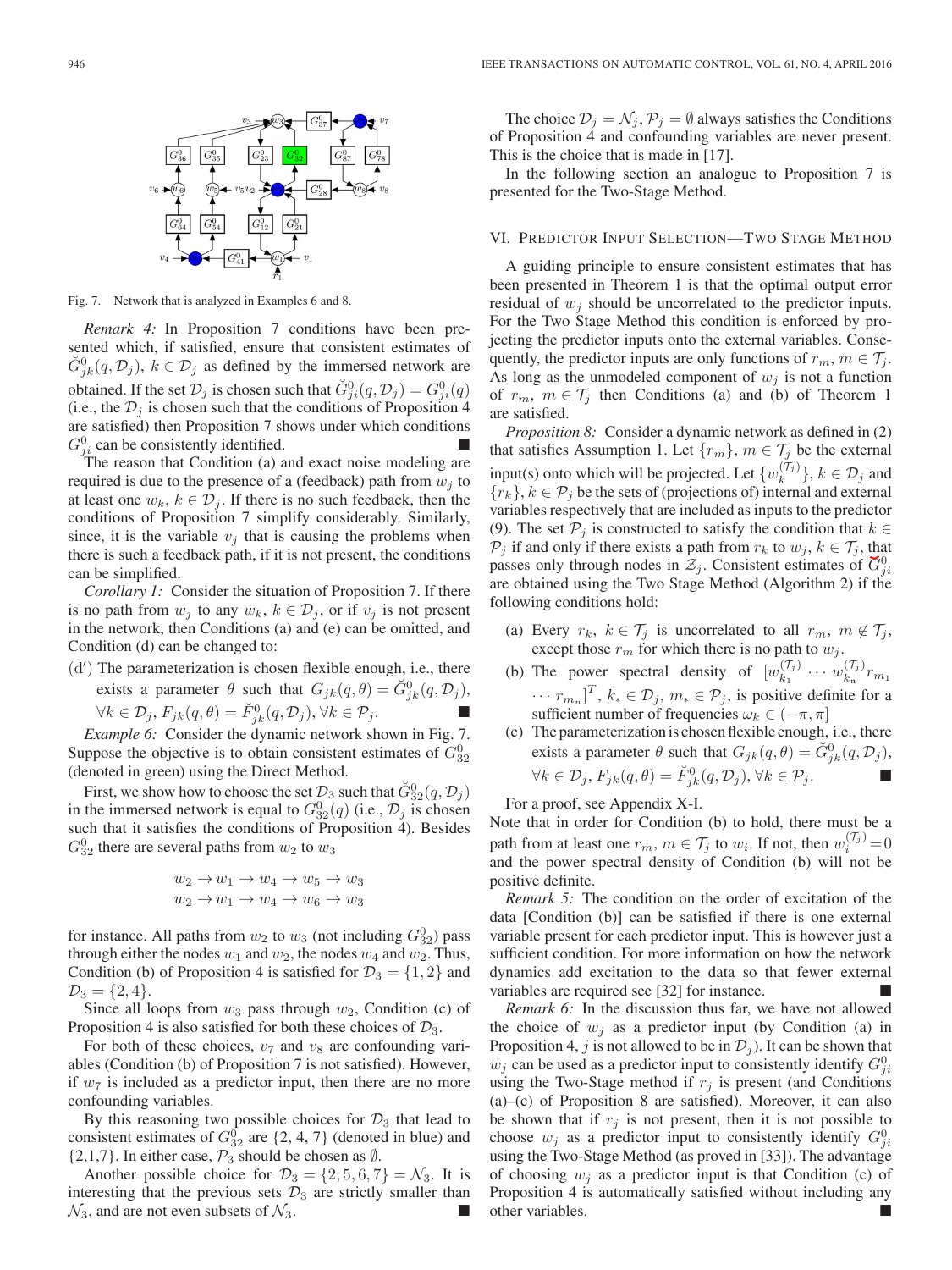*Remark 7:* The conditions presented in Proposition 8 do not change if there is measurement noise present on the measurements of  $w_k$ ,  $k \in \mathcal{D}_i$ . The Two Stage method still results in consistent estimates of  $\check{G}_{ji}^0$  in the presence of measurement noise, as long as the r's are exactly known. This observation is further explored and generalized in [34].

Compare the conditions of the Direct and Two Stage Methods. For the Two Stage Method there are no restrictions on algebraic loops, the correlation of the noise terms, or the presence of confounding variables. However, to use the Two Stage Method at least one external variable  $r_m$  must be present that affects  $w_i$  (this is not the case for the Direct Method). Moreover, the excitation conditions of the Two Stage Method are stricter than those of the Direct Method.

From the perspective of reducing the variance of an estimate, it is desirable to project onto as many external variables as possible, since this increases the power of the predictor inputs relative to the optimal output error residual (not projecting onto a particular external variable means that the power of the predictor inputs is less, and that particular external variable becomes part of the unmodeled component of the output, increasing the power of the optimal output error residual).

*Example 7:* Recall the network of Example 3 shown in Fig. 4. Suppose that the objective is to obtain an estimate of  $G_{21}^0$  (denoted in green) using the Two Stage Method. Choose an output error model structure  $(H_2(q, \theta) = 1)$ . Choose  $\mathcal{D}_2$  =  $\{1, 3, 4\}$ . For this choice of  $\mathcal{D}_2$  all conditions of Proposition 4 are satisfied, and therefore  $\check{G}_{21}^0 = G_{21}^0$ . To ensure that the estimate of  $\check{G}_{21}^0$  is consistent,  $\mathcal{P}_2$  must also be chosen properly.

Choose to project the predictor inputs onto  $r_1$  and  $r_5$  ( $\mathcal{T}_2$  =  $\{1, 5\}$ ). Thus, by Proposition 8  $\mathcal{P}_2$  is set to  $\{5\}$ , since there is a path from  $r_5$  to  $w_2$  that passes only through  $w_n$   $n \in \mathcal{Z}_2 = \{5\}.$ 

Now consider projecting only onto  $r_1$ . In this case, by Proposition 8,  $\mathcal{P}_2$  is set to  $\emptyset$ . Finally, consider the choice  $\mathcal{D}_2 = \{1, 2, 5\}$ . Futhermore,

choose to project onto both  $r_1$  and  $r_5$ . In this case, by Proposition 8,  $\mathcal{P}_2$  is set to  $\emptyset$ . In this case, due to the different choice of  $\mathcal{D}_2$ ,  $\mathcal{P}_2$  can be chosen as  $\emptyset$  even though  $\mathcal{T}_2 = \{1, 5\}$  just like in the first case considered in this example. -

*Example 8:* Consider the same network as in Example 6, shown in Fig. 7. Suppose the objective is to obtain consistent estimates of  $G_{32}^0$  (marked in green) using the Two Stage Method. Choose  $r_1$  as the external variable to project onto  $(\mathcal{T}_3 = \{1\})$ . By the same reasoning as in Example 6, choosing  $\mathcal{D}_3 = \{1, 2\}$ or {2, 4} satisfies the conditions of Proposition 4. However, in this case (unlike for the Direct Method) both these choices of  $\mathcal{D}_3$  satisfy all the remaining conditions of Proposition 8 (since confounding variables are not an issue for the Two Stage Method).

Finally,  $P_3$  must be chosen as stated in Proposition 8. There are two independent paths from  $r_1$  to  $w_3$ 

$$
r_1 \rightarrow w_4 \rightarrow w_6 \rightarrow w_3
$$
 and  $r_1 \rightarrow w_2 \rightarrow w_3$ 

both of which pass through a variable  $w_n$ ,  $n \in \mathcal{D}_3$ , so  $\mathcal{P}_3$  should be chosen as  $\emptyset$ .

# VII. ALGORITHMIC ASPECTS

In this section an algorithm is presented that provides a way to check the conditions that the set  $\mathcal{D}_j$  must satisfy in



Fig. 8. Example of an interconnected network used in Example 9.

order to ensure that  $\check{G}_{ji}^0(q, \mathcal{D}_j)$  of the immersed network is equal to  $G_{ji}^0(q)$  of the original network (see Proposition 4). The algorithm uses tools from graph theory, therefore, before presenting the result, consider the following definitions.

*Definition 2 (A − B Path [35]):* Given a directed graph  $\mathbb{G}$ and sets of nodes  $A$  and  $B$ . Denote the nodes in the graph by  $x_i$ . A path  $\mathbb{P} = x_0 x_1 \cdots x_k$ , where the  $x_i$  are all distinct, is an  $A - B$  *path* if  $V(\mathbb{P}) \cap A = \{x_0\}$ , and  $V(\mathbb{P}) \cap B = \{x_k\}.$ 

*Definition 3 (*A − B *Separating Set [35]):* Given a directed graph  $\mathbb{G}$ , and sets of nodes  $A, B \subset V(\mathbb{G})$ , a set  $X \subseteq V(\mathbb{G})$  is an A − B *separating set* if the removal of the nodes in X results in a graph with no  $A - B$  paths.

The following notation will be useful in order to reformulate the conditions of Proposition 4 using the notion of separating sets. Let the node  $w_j$  be split into two nodes,  $w_j^+$  to which all incoming edges (of  $w_j$ ) are connected and  $w_j^-$  to which all outgoing edges (of  $w_j$ ) are connected. The new node  $w_j^+$  is connected to  $w_j^-$  with the edge  $G_{j^+j^-} = 1$ . Let  $w_i^+$  and  $w_i^-$  be defined analogously.

*Proposition 9:* The conditions of Proposition 4 can be reformulated as: the set  $\mathcal{D}_j$  is a  $\{w_i^+, w_j^-\}$  -  $\{w_j^+\}$  separating set.

*Proof:* The conditions of Proposition  $\ddot{4}$  can be rewritten as follows. The set  $\mathcal{D}_i$  satisfies the following conditions:

- 1)  $\mathcal{D}_j \setminus \{i\}$  is a  $\{w_i\} \{w_j\}$  separating set for the network with path  $G_{ji}^0$  removed,
- 2)  $\mathcal{D}_j$  is a  $\{w_j^-\} \{w_j^+\}$  separating set.

These two conditions can be formulated as the single condition of the proposition.

Note that  $w_i$  must always chosen to be in  $\mathcal{D}_j$  to ensure that  $\mathcal{D}_j$  is a  $\{w_i^+, w_j^-\} - \{w_j^+\}$  separating set (i.e., Condition (a) of Proposition 4 is automatically satisfied). This is because there is always a path  $w_i^+ \to w_i^- \to w_2^+$ . Consequently,  $w_i^-$  must be chosen in the set  $\mathcal{D}_i$ .

The advantage of reformulating the conditions in terms of separating sets is that there exist tools from graph theory to check if a given set is a separating set or to find (the smallest possible) separating sets [35], [36].

*Example 9:* Consider the network shown in Fig. 8. Suppose that the objective is to obtain consistent estimates of  $G_{21}^0$ (denoted in green). Both  $w_1$  and  $w_2$  have been split into two nodes as described above.

By Proposition 9 the conditions of Proposition 4 are satisfied for the given network if  $\mathcal{D}_2$  is a  $\{w_1^+, w_2^-\} - \{w_2^+\}$  separating set. The outgoing set  $\{w_1^+, w_2^-\}$  is denoted in brown, and the incoming set  $\{w_2^{\dagger}\}\$ is denoted in orange in the figure.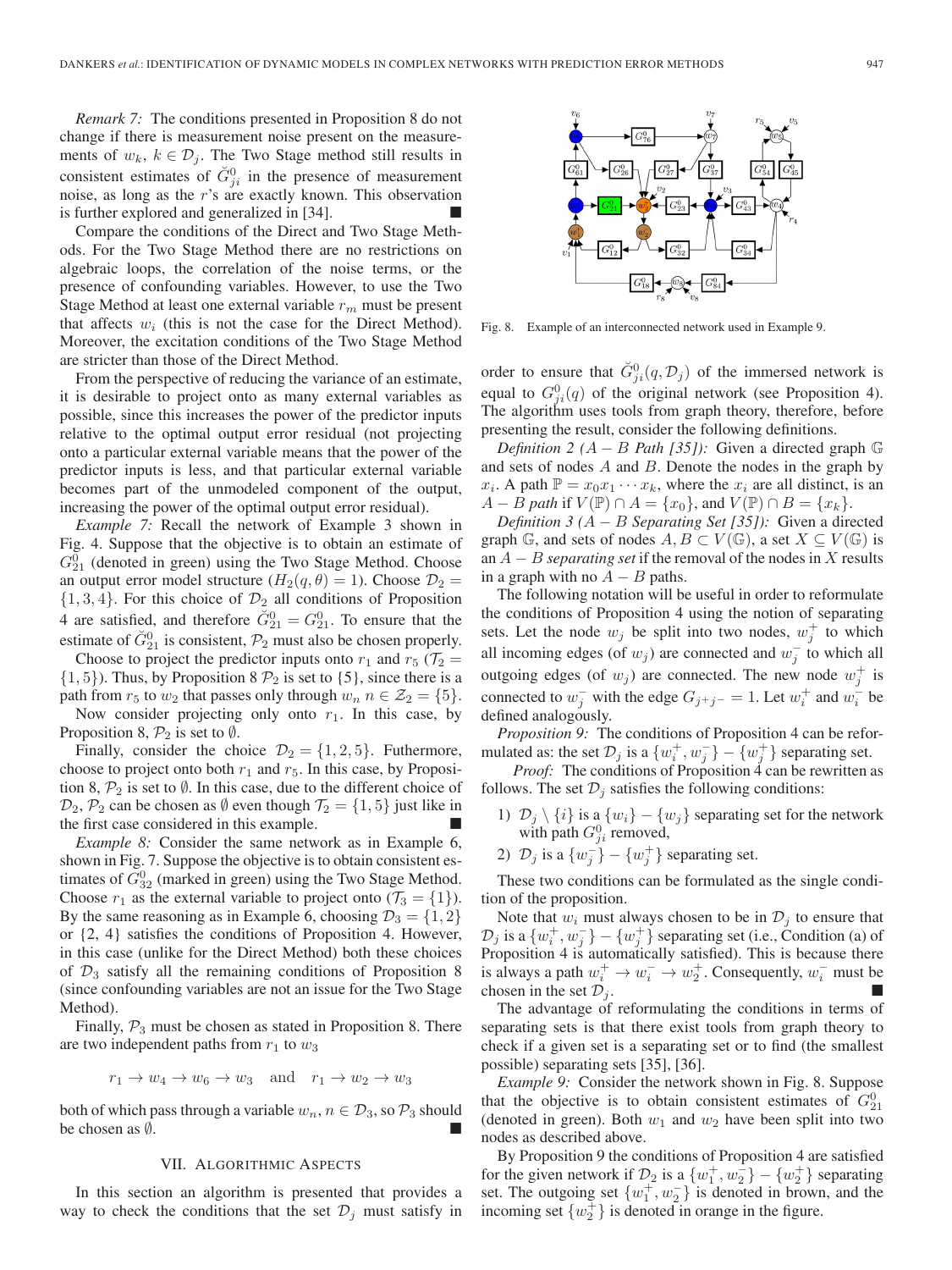There are many possible choices of  $\mathcal{D}_2$ , but the smallest choice,  $\{w_1^-, w_6, w_3\}$ , is denoted in blue. It is easy to verify that all paths from the brown set to the orange set pass through a node in the blue set.

# VIII. DISCUSSION

The approach presented in this paper is a local approach in the sense that only a (small) subset of internal variables are required to identify a particular module embedded in the network. Therefore, even for large networks, the numerical complexity of obtaining an estimate of a particular module can be limited by proper choice of predictor inputs. If the number of predictor inputs is large it may be attractive to rely on linear regression schemes such as ARX, FIR [21] and orthogonal basis function expansions [37], as well as IV-type and subspace algorithms [21].

While we have restricted this paper to dealing with questions of consistency, variance properties of estimates will be highly relevant to consider as a function of measured node signals as predictor inputs, as well as of external variables present.

#### IX. CONCLUSION

In this paper, identification in dynamics networks has been investigated. In a dynamic network, unlike in open or closed loop systems, there are many options as to which variables to include as predictor inputs. It has been shown that when identifying in networks, the obtained estimates are consequences of the (chosen) set of predictor inputs. In particular, the obtained estimates are estimates of the dynamics defined by the immersed network. Conditions on the predictor inputs have been presented such that it is possible to obtain consistent estimates of a module embedded in a dynamic network using either the Direct or Two Stage methods of identification. These conditions are useful since they enable the user to design a least expensive sensor placement scheme or check if it is possible to avoid using particular variables in the identification experiment for instance.

#### APPENDIX

#### *A. Proof of Proposition 1*

Rather than checking the conditions of Theorem 2 in [25] it is more straightforward to provide a direct proof of the result. The following Lemma is used in proving Proposition 1. The proof can be found in [33].

*Lemma 2:* Let  $\mathcal G$  be a  $n \times m$  matrix of transfer functions, with  $n \leq m$ . Suppose all principal minors of  $\mathcal G$  are non-zero. The matrix G can be uniquely factored as  $(I - G)^{-1}F$ , where  $G$  and  $F$  have the structure defined in (11).

Now follows the proof of Proposition 1.

*Proof:* Any network can be expressed as

$$
\begin{bmatrix} w_j(t) \\ w_{\mathcal{D}}(t) \end{bmatrix} = \mathcal{G}^0(q) \begin{bmatrix} r_j(t) + v_j(t) \\ r_{\mathcal{D}}(t) + v_{\mathcal{D}}(t) \\ r_{\mathcal{Z}}(t) + v_{\mathcal{Z}}(t) \end{bmatrix}.
$$

Because the network is well posed, the principal minors of  $\mathcal G$  are all non-zero. Thus, by Lemma  $2, G$  can be uniquely factored into  $\check{G}^0$  and  $\check{F}^0$  with the structure (11). If there is an index

 $\ell$  such that both  $v_{\ell}$  and  $r_{\ell}$  are not present, then setting the corresponding column of  $\tilde{F}^0$  to zero has no effect on in the validity of (10) with respect to the signals.

# *B. Proof of Proposition 2*

*Proof:* The proof proceeds by showing that Algorithm 3 results in matrices  $\check{G}^0$  and  $\check{F}^0$  of the form in Proposition 1.

In Step 2c of Algorithm 3 no path starting from  $v_k$  (or  $r_k$ ),  $k \in \mathcal{D}_i$  is ever lifted. Moreover, in the framework considered in this paper, in the original network,  $v_k, k \in V$  (or  $r_k, k \in \mathcal{R}$ ) only has a path to  $w_k$ . It follows that in the immersed network,  $v_k$  (or  $r_k$ ),  $k \in \mathcal{D}_j$  only has a path to  $w_k$ . Thus, all the offdiagonal entries of the leading square matrix of  $\check{F}^{i^0}$  are zero, which shows that the form of  $\check{F}^{i^0}$  is the same as that of  $\check{F}^{0}$ .

In Step 3 of the algorithm all self-loops are removed. Thus the diagonal entries of  $\check{G}^{i^0}$  are set to zero. This shows that  $\check{G}^{i^0}$ and  $\check{G}^0$  have the same form.

By the uniqueness result of Proposition 1 it follows that  $\breve{F}^{i^0} = \breve{F}^0$  and  $\breve{G}^0 = \breve{G}^{i^0}$ . -

# *C. Proof of Proposition 3*

*Proof:* The proof proceeds by starting with the original network (2) and removing the internal variables  $w_k$ ,  $k \in \mathcal{Z}_i$ from the equations. The proofs proceeds at a signal level. At the end of the proof, matrices  $\check{G}^0$  and  $\check{F}^0$  are obtained of the form required by Proposition 1. Consequently, uniqueness of the matrices is ensured.

Given a network of the form (3), the variables  $w_z$  must be removed from the equation. This is done by expressing  $w_z$  in terms of  $w_k, k \in \{j\} \cup \mathcal{D}_j, v_k, k \in \mathcal{Z}_j$ , and  $r_k, k \in \mathcal{Z}_j$ 

$$
w_Z = G_{Zj}^0 w_j + G_{ZD}^0 w_D + G_{ZZ} w_Z + v_Z + r_Z
$$
  
=  $(I - G_{ZZ})^{-1} (G_{Zj} w_j + G_{ZD} w_D + v_Z + r_Z)$  (20)

where the inverse exists by Assumption 1. In order to eliminate  $w_z$  from the expression of  $[w_i \ w_{\mathcal{D}}]$ , first express  $[w_i \ w_{\mathcal{D}}]$  in terms of  $w_z$ , and then substitute in (20)

$$
\begin{bmatrix} w_j \\ w_D \end{bmatrix} = \begin{bmatrix} 0 & G_{jD} \\ G_{Dj} & G_{DD} \end{bmatrix} \begin{bmatrix} w_j \\ w_D \end{bmatrix} + \begin{bmatrix} G_{jZ} \\ G_{DZ} \end{bmatrix} w_Z \n+ \begin{bmatrix} v_j \\ v_D \end{bmatrix} + \begin{bmatrix} r_j \\ r_D \end{bmatrix} \n= \begin{bmatrix} 0 & G_{jD} \\ G_{Dj} & G_{DD} \end{bmatrix} \begin{bmatrix} w_j \\ w_D \end{bmatrix} \n+ \begin{bmatrix} G_{jZ} \\ G_{DZ} \end{bmatrix} (I - G_{ZZ})^{-1} [G_{Zj} & G_{ZD}] \begin{bmatrix} w_j \\ w_D \end{bmatrix} \n+ \begin{bmatrix} G_{jZ} \\ G_{DZ} \end{bmatrix} (I - G_{ZZ})^{-1} (r_Z + v_Z) \n+ \begin{bmatrix} v_j \\ v_D \end{bmatrix} + \begin{bmatrix} r_j \\ r_D \end{bmatrix} .
$$
\n(21)

Collect all the  $v$ 's and  $r$ 's into a single vector

$$
\begin{bmatrix} w_j \\ w_{\mathcal{D}} \end{bmatrix} = \left( \begin{bmatrix} 0 & G_{j\mathcal{D}} \\ G_{\mathcal{D}j} & G_{\mathcal{D}\mathcal{D}} \end{bmatrix} + \begin{bmatrix} G_{j\mathcal{Z}} \\ G_{\mathcal{D}\mathcal{Z}} \end{bmatrix} (I - G_{\mathcal{Z}\mathcal{Z}})^{-1} [G_{\mathcal{Z}j} & G_{\mathcal{Z}\mathcal{D}}] \right) \\
\times \begin{bmatrix} w_j \\ w_{\mathcal{D}} \end{bmatrix} + \begin{bmatrix} 1 & 0 & G_{j\mathcal{Z}} (I - G_{\mathcal{Z}\mathcal{Z}})^{-1} \\ 0 & I & G_{\mathcal{D}\mathcal{Z}} (I - G_{\mathcal{Z}\mathcal{Z}})^{-1} \end{bmatrix} \begin{bmatrix} r_j + v_j \\ r_{\mathcal{D}} + v_{\mathcal{D}} \\ r_{\mathcal{Z}} + v_{\mathcal{Z}} \end{bmatrix}.
$$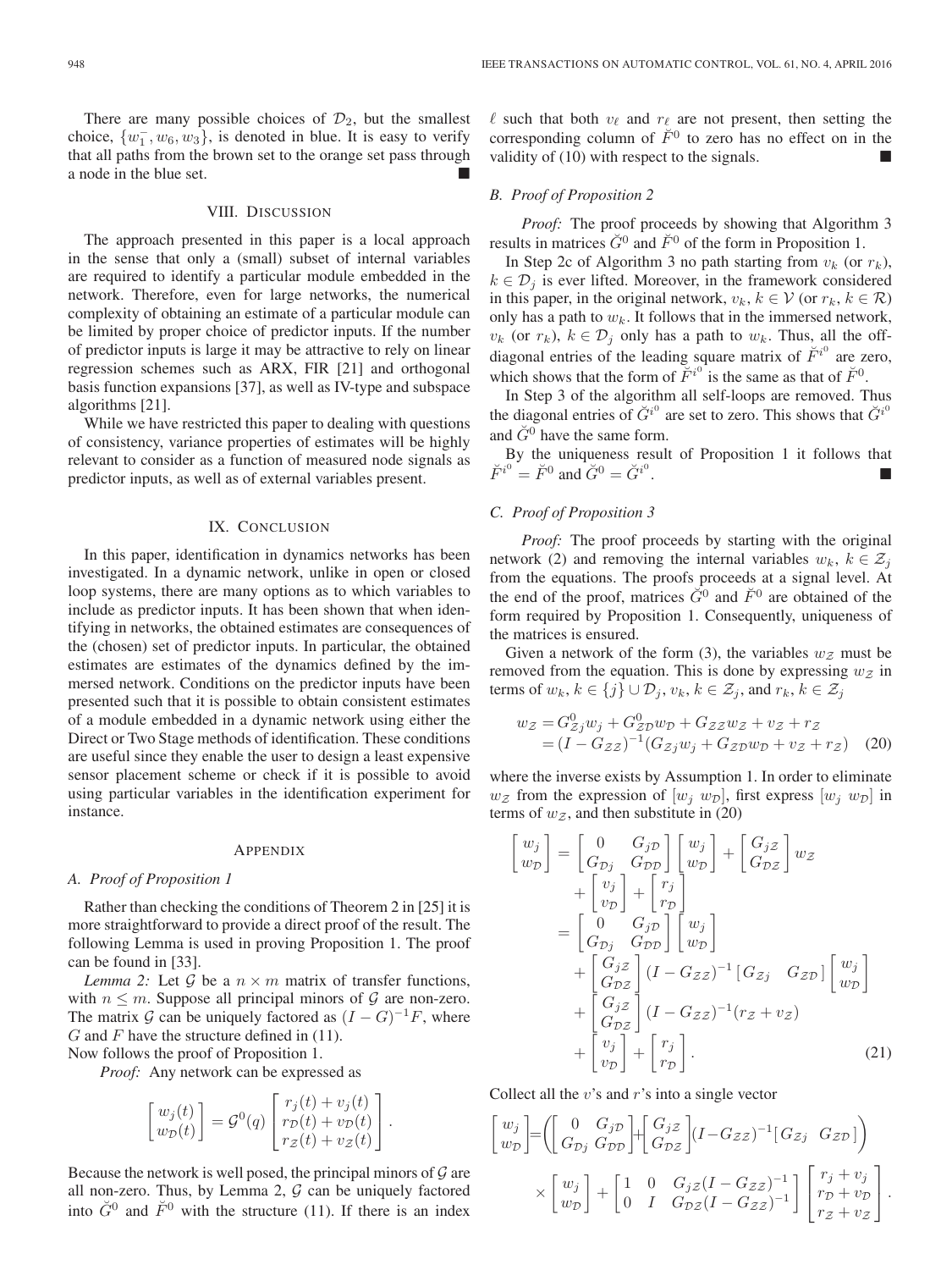From the statement of the Proposition, the matrix preceding  $[w_j \ w_{\mathcal{D}}]^T$  is  $\tilde{G}^0$ , and the matrix preceding the r and v terms is  $\tilde{F}^0$ . To put the matrices  $\tilde{G}^0$  and  $\tilde{F}^0$  into the form required by Proposition 1, the diagonals of  $\tilde{G}^0$  must be removed. Let D denote the diagonal entries of  $\tilde{G}^0$ 

$$
\begin{bmatrix} w_j \\ w_D \end{bmatrix} = \tilde{G}^0 \begin{bmatrix} w_j \\ w_D \end{bmatrix} + \tilde{F}^0 \begin{bmatrix} r_j + v_j \\ r_D + v_D \\ r_Z + v_Z \end{bmatrix}
$$

$$
= (I - D)^{-1} (\tilde{G}^0 - D) \begin{bmatrix} w_j \\ w_D \end{bmatrix}
$$

$$
+ (I - D)^{-1} \tilde{F}^0 \begin{bmatrix} r_j + v_j \\ r_D + v_D \\ r_Z + v_Z \end{bmatrix} .
$$
(22)

Both matrices in (22) have the same form as  $\check{G}^0$ , and  $\check{F}^0$  in (10). Thus, by Proposition 1, they are equal to  $\check{G}^0$  and  $\check{F}^0$ .

#### *D. Proof of Lemma 1*

The following lemma is used in the proof. It can be proved using Mason's Rules [28], or as shown in Appendix A of [17].

*Lemma 3:* Consider a dynamic network with transfer matrix  $G^0$  that satisfies all conditions of Assumption 1. Let  $\mathcal{G}^0_{mn}$  be the  $(m, n)$ th entry of  $(I - G^0)^{-1}$ . If all paths from *n* to *m* have a delay (are zero) then  $\mathcal{G}_{mn}^0$  has a delay (is zero).

Now consider the proof of lemma 1.

*Proof:* Consider part 1. From Proposition 3, the transfer function of the  $(m, n)$ th entry of  $\check{G}^0$  (where  $m \neq n$ ) is

$$
\check{G}_{mn}^0 = \frac{1}{1 - \tilde{G}_{mm}^0} \left( G_{mn}^0 + \sum_{\ell_1 \in \mathcal{Z}_j} \sum_{\ell_2 \in \mathcal{Z}_j} G_{m\ell_1}^0 \mathcal{G}_{\ell_1 \ell_2}^{\mathcal{Z}} G_{\ell_2 n}^0 \right)
$$
(23)

where  $\mathcal{G}^{\mathcal{Z}}_{\ell_1 \ell_2}$  denotes the  $(\ell_2, \ell_1)$  entry of  $(I - G^0_{\mathcal{Z} \mathcal{Z}})^{-1}$ . By Lemma 3 if every path from  $\ell_2$  to  $\ell_1$  passing only through nodes  $w_k$ ,  $k \in \mathcal{Z}_j$  has a delay then  $\mathcal{G}^{\mathcal{Z}}_{\ell_1 \ell_2}$  has a delay. Thus, if every path from  $w_{k_1}$  to  $w_{k_2}$  that passes only through nodes  $w_k$ ,  $k\in\mathcal{Z}_j$  has a delay, either  $G^0_{m\ell_1},\mathcal{G}^{\mathcal{Z}}_{\ell_1\ell_2},$  or  $G^0_{\ell_2 n}$  has a delay (for every  $\ell_1$  and  $\ell_2$ ). By (23) the statement of the lemma follows.

To show that  $\check{G}_{mn}^0 = 0$  when there is no path from  $w_m$  to  $w_n$ that passes through only nodes  $w_k$ ,  $k \in \mathcal{Z}_j$  follows the same reasoning, as does part 2 of the Lemma.

# *E. Proof of Proposition 4*

*Proof:* From Algorithm 3 there are two ways that the transfer function  $\check{G}_{ji}^0$  can change to be different from  $G_{ji}^0$ : in Steps 2c and 3. Using the same notation as that in Algorithm 3, the proof will proceed by showing that Conditions (b) and (c) ensure that no change to  $\check{G}_{ji}^{(k)}$  occurs for all  $k = 1:d$  in Steps 2c and 3 respectively.

Start by investigating Step 2c. A change to  $G_{ji}^{(k)}$  occurs if a path has been lifted in Step 2a and resulted in an edge from  $w_i$  to  $w_j$ . By Condition (b) every path from  $w_i$  to  $w_j$  passes through a node  $w_n$ ,  $n \in \mathcal{D}_i$ . Consequently, it will never occur at any iteration  $k$  that a node  $w_n$  is being removed that has an incoming edge from  $w_i$  and an outgoing edge to  $w_j$ . Thus, there will never be parallel edges generated from  $w_i$  to  $w_j$  that must be merged in Step 2c.

Similarly, by Condition (c) every path from  $w_j$  to  $w_j$  passes through a node  $w_n$ ,  $n \in \mathcal{D}_j$ . Consequently, it will never occur at any iteration k of the algorithm that a node  $w_n$  is being removed that has an incoming edge from  $w_j$  and an outgoing edge to  $w_j$ . Thus there is never a self loop from  $w_j$  to  $w_j$  generated. Which means that the division in Step 3 will simply be a division by 1.

# *F. Proof of Theorem 1*

The following Lemma will be used to prove Theorem 1. *Lemma 4:* Consider a vector of rational functions  $X(q, \theta) = [\Delta X_1(q, \theta_1) \cdots \Delta X_d(q, \theta_d)]^T$ , where  $\Delta X(q, \theta) = [\Delta X_1(q, \theta_1) \quad \cdots \quad \Delta X_d(q, \theta_d)]^T$ , where  $\Delta X_k(q, \theta_k) = L_k(q, \theta_k) (X_k^0(q) - X_k(q, \theta_k)),$  where  $L_k$ is a monic transfer function,  $X_k^0$  is a transfer function and  $X_k(\theta_k)$  is a transfer function parameterized as

$$
X_k(\theta_k) = \frac{b_0^k + b_1^k q^{-1} + \dots + b_{n_b}^k q^{-n_b}}{1 + a_1^k q^{-1} + \dots + a_{n_a}^k q^{-n_a}}
$$

where  $\theta_k = \begin{bmatrix} b_0^k & \cdots & b_{n_b}^k & a_1^k & \cdots & a_{n_a}^k \end{bmatrix}^T$ . Suppose the parameterization is chosen such that for each  $\Delta X_k(\theta_k)$ , there exists a parameter vector  $\theta^*$  such that  $\Delta X(\theta^*)=0$ . Consider a  $(d \times d)$ power spectral density matrix  $\Phi$ . If  $\Phi$  is positive definite for at least  $n_{\theta} = n_a + n_b + 1$  frequencies  $\omega_n$ , where  $-\pi < \omega_n \le \pi$ 

$$
\int_{-\pi}^{\pi} \Delta X(e^{j\omega}, \theta)^T \Phi(\omega) \Delta X(e^{-j\omega}, \theta) d\omega = 0 \Longrightarrow \Delta X_k(q, \theta) = 0
$$

for  $k = 1, \ldots, d$ .

For a proof see [33]. The proof of Theorem 1 now proceeds:

*Proof:* Consider the proof for Case 2 (Conditions (a) and (b) hold for only  $\eta^*$  and  $H_j^{-1}(q, \eta^*)p_j(t, \mathcal{D}_j)$  is white). The proof for Case 1 is not presented here since it follows the exact same line of reasoning, and is simpler than, that of Case 2. Since the noise model is independently parameterized from the module models, let  $\eta$  denote the parameters associated with the noise model, and let  $\theta$  denote the parameters associated with the modules.

For notational simplicity, let  $H_j^{-1}(q, \eta^*)p_j(t, \mathcal{D}_j)$  be denoted as  $s_i(t, \mathcal{D}_i)$ . The reasoning will be split into two steps:

1) Show that if Conditions (a) and (b) hold at  $\eta^*$ , then the following bound on the objective function holds:

$$
\bar{V}(\theta) \ge \mathbb{E}\left[\left(H_j^{-1}(q,\eta^*)p_j(t,\mathcal{D}_j)\right)^2\right].\tag{24}
$$

2) Show that when equality holds it implies that  $G_{ik}(q, \theta) =$  $\check{G}_{jk}^{0}(q, \mathcal{D}_{j}),\,\,k\in\mathcal{D}_{j},\,\,\text{and}\,\,\,F_{jk}(q, \theta)=\check{F}_{jk}^{0}(q, \mathcal{D}_{j}),\,\,k\in\mathcal{D}_{j},$  $\mathcal{P}_j$  .

**Step 1**. From (14) and (6) it follows that:

$$
\bar{V}(\theta,\eta) = \bar{\mathbb{E}}\left[\left(H_j^{-1}(q,\eta)\left(w_j(t) - \sum_{k\in\mathcal{D}_j}G_{jk}(q,\theta)w_k^{(\mathcal{X})}(t)\right) - \sum_{k\in\mathcal{P}_j}F_{jk}(q,\theta)r_k(t)\right)\right]^2\right].
$$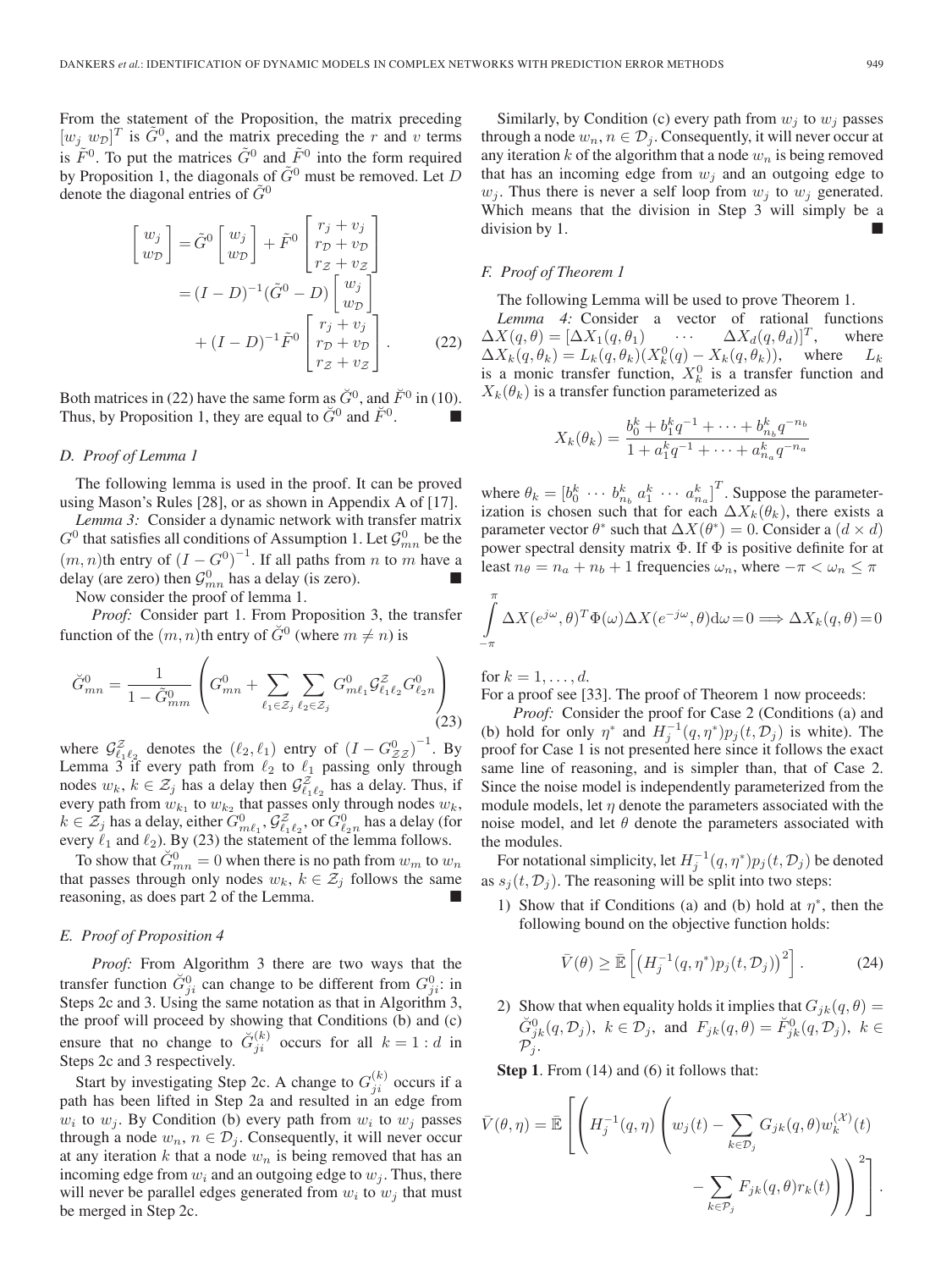By (17) and (18)  $w_j$  can be expressed in terms of  $w_k, k \in \mathcal{D}_j$ , Consequently, (28) can be expressed as  $J\Phi_w J^H$ , where  $r_k, k \in \mathcal{P}_j$  and a residual,  $p_j(t, \mathcal{D}_j)$  resulting in

$$
\bar{V}(\theta,\eta) = \bar{\mathbb{E}} \left[ \left( H_j^{-1}(q,\eta) \left( \sum_{k \in \mathcal{D}_j} \Delta G_{jk}(q,\theta,\mathcal{D}_j) w_k^{(\mathcal{X})}(t) + \sum_{k \in \mathcal{P}_j} \Delta F_{jk}(q,\theta,\mathcal{D}_j) r_k(t) + p_j(t,\mathcal{D}_j) \right) \right)^2 \right]
$$
(25)

where  $\Delta G_{jk}(q, \theta, \mathcal{D}_j) = \breve{G}_{jk}^0(q, \mathcal{D}_j) - G_{jk}(q, \theta),$  and  $\Delta F_{jk}(q, \theta, \mathcal{D}_j) = \breve{F}_{jk}^0(q, \mathcal{D}_j) - F_{jk}(q, \theta)$ . If (25) is evaluated at  $\eta^*$ , the third term is equal to  $s_j$ .

By Conditions (a) and (b)  $s_j$  is uncorrelated to the first two terms in the expression. Moreover, since  $s_i$  is white, it is also uncorrelated to delayed versions of itself which means that  $\mathbb{E}[\Delta H_i(q,\eta)s_i(t) \cdot s_i(t)] = 0$  where  $\Delta H_i(q,\eta,\mathcal{D}_i) =$  $H_j(q, \eta^*) - H_j(q, \eta)$  (the expression holds since  $H_j$  is monic, and thus  $\Delta H_i$  has a delay).

Using this fact to simplify (25) results in

$$
\bar{V}(\theta,\eta) = \bar{\mathbb{E}} \left[ s_j^2(\mathcal{D}_j) \right] + \bar{\mathbb{E}} \left[ H_j^{-1}(\eta) \left( \sum_{k \in \mathcal{D}_j} \Delta G_{jk}(\theta, \mathcal{D}_j) w_k^{(\mathcal{X})} \right) + \sum_{k \in \mathcal{P}_j} \Delta F_{jk}(\theta, \mathcal{D}_j) r_k + \Delta H_j(\eta, \mathcal{D}_j) s_j(\mathcal{D}_j) \right)^2 \right].
$$
 (26)

The first term of  $\bar{V}(\theta, \eta)$  is not a function of  $\theta$  or  $\eta$ , proving that  $\bar{V}(\theta, \eta) \geq \bar{\mathbb{E}}[s_j^2(t, \mathcal{D}_j)]$  as desired.

**Step 2**. Now it is shown that

$$
\bar{V}(\theta,\eta) = \bar{\mathbb{E}}\left[s_j^2(t,\mathcal{D}_j)\right] \Rightarrow \begin{cases} G_{jk}(q,\theta) = \check{G}_{jk}^0(q,\mathcal{D}_j), k \in \mathcal{D}_j \\ F_{jk}(q,\theta) = \check{F}_{jk}^0(q,\mathcal{D}_j), k \in \mathcal{P}_j \\ H_j(q,\eta) = H_j(q,\eta^*). \end{cases}
$$

Consider the equation  $\overline{V}(\theta, \eta) = \overline{\mathbb{E}}[s_j^2(t, \mathcal{D}_j)]$ . From (26) using Parseval's theorem, this results in

$$
\frac{1}{2\pi} \int_{-\pi}^{\pi} \Delta X(e^{j\omega}, \theta) \Phi(\omega) \Delta X^{T}(e^{-j\omega}, \theta) d\omega = 0 \quad (27)
$$

for all  $\omega \in [-\pi, \pi]$ , where

$$
\Delta X = H_j^{-1} [\Delta G_{jk_1} \cdots \Delta G_{jk_n} \Delta F_{jm_1} \cdots \Delta F_{jm_\ell} \Delta H_j]
$$

$$
\Phi(\omega) = \begin{bmatrix}\n\Phi_{w_D}(\omega) & \Phi_{w_D r_{\mathcal{P}}}(\omega) & \Phi_{w_D s_j}(\omega) \\
\Phi_{r_{\mathcal{P}}}(\omega) & \Phi_{r_{\mathcal{P}}}(\omega) & \Phi_{r_{\mathcal{P}} s_j}(\omega) \\
\Phi_{s_j w_D}(\omega) & \Phi_{s_j r_{\mathcal{P}}}(\omega) & \Phi_{s_j}(\omega)\n\end{bmatrix}
$$
\n(28)

where  $k_* \in \mathcal{D}_j$ ,  $m_* \in \mathcal{P}_j$  and  $\Phi_{**}(\omega)$  are the (cross) power spectral densities of the denoted variables. Recall from (18) that  $w_j$  can be expressed in terms of  $w_k^{(\mathcal{X})}$ ,  $k \in \mathcal{D}_j$ ,  $r_k$ ,  $k \in \mathcal{P}_j$  and  $p_j$ . By rearanging (18) an expression for  $s_j$  is

$$
s_j = H_j^{0^{-1}} \left( w_j - \sum_{k \in \mathcal{D}_j} \check{G}_{jk}^0 w_k^{(\mathcal{X})} - \sum_{k \in \mathcal{P}_j} \check{F}_{jk}^0 r_k \right).
$$

$$
J = \begin{bmatrix} I & 0 & 0 \\ 0 & I & 0 \\ -\breve{G}_{j\mathcal{D}}^0 & -\breve{F}_{j\mathcal{D}}^0 & 1 \end{bmatrix}
$$

 $\Phi_w$  is the power spectral density of  $[w_{k_1} \cdots w_{k_n}$   $r_{m_1}]$  $\cdots r_{m_\ell}$   $w_j$ ], and  $(\cdot)^H$  denotes conjugate transpose. Because J is full rank for all  $\omega$ , and  $\Phi_w$  is full rank for at least  $n_\theta$ frequencies (by the statement of the theorem) it follows that  $Φ$  in (27) is full rank for at least  $nθ$  frequencies. Because  $\Phi(\omega)$  is positive definite for at least  $n_{\theta}$  frequencies, and the parameterization is chosen flexible enough, it follows from Lemma 4 that  $\Delta X = 0$ . By the definition of  $\Delta X$  it follows that (27) implies  $G_{jk}(q, \theta^*) = \tilde{G}_{jk}(q, \mathcal{D}_j)$ ,  $k \in \mathcal{D}_j$ ,  $F_{jk}(q, \theta^*) =$  $\check{G}_{jk}(q, \mathcal{D}_j)$ ,  $k \in \mathcal{P}_j$ , and  $H_j(q, \theta^*) = H_j(q, \eta^*)$  as desired.  $\blacksquare$ 

### *G. Proof of Proposition 5*

*Proof:* The proof proceeds by showing that Conditions (a) and (b) hold at  $\eta^*$ , and that  $H_j^{-1}(\eta^*)p_j$  is white noise. By Condition (d),  $p_i$  is not a function of any r terms, and thus from (17) it follows that  $p_j = \check{v}_j$ . Recall from (10) that the equation defining the immersed network is  $w = \check{G}^0 w + \check{F}^0 r + \check{v}$  where  $w = [w_j \ w_{\mathcal{D}}]^T$ ,  $r = [r_j \ r_{\mathcal{D}} \ r_{\mathcal{Z}}]^T$  and  $\breve{v}$  is defined in (12). Consequently,  $w_k$  can be expressed as

$$
w_k = \breve{\mathcal{G}}_{kj}^0 \left( \breve{v}_j + r_j + \breve{F}_{jZ}^0 r_z \right) + \sum_{n \in \mathcal{D}_j} \breve{\mathcal{G}}_{kn}^0 \left( \breve{v}_n + r_n + \breve{F}_{nZ}^0 r_z \right)
$$

where  $\check{\mathcal{G}}_{jk}^0$  denotes the  $(j, k)$  entry of  $(I - \check{G}^0)^{-1}$ . Using this expression for  $w_k$ , Condition (a) of Theorem 1 can be expressed  $\mathbb{\bar{E}}\left[H_{j}^{-1}(q,\eta^{*})p_{j}(t)\cdot\Delta G_{jk}(q,\mathcal{D}_{j},\theta)w_{k}(t)\right]$ 

$$
= \bar{\mathbb{E}}\left[H_j^{-1}(q,\eta^*)\check{v}_j(t) \cdot \Delta G_{jk}(q,\mathcal{D}_j,\theta)\right] \times \sum_{n\in\mathcal{D}_j\cup\{j\}} \check{\mathcal{G}}_{kn}^0(q) \left(\check{v}_n(t)+r_n(t)+\check{F}_{n\mathcal{Z}}^0(q)r_{\mathcal{Z}}(t)\right)\right].
$$

By Assumption 1 every  $v_k$  is uncorrelated to every external variable. Moreover, by Condition (a)  $\check{v}_i$  is uncorrelated to the other noise terms in the immersed network, and so the above equation can be simplified

$$
\begin{split} \n\bar{\mathbb{E}} \left[ H_j^{-1}(q, \eta^*) p_j(t) \cdot \Delta G_{jk}(q, \mathcal{D}_j, \theta) w_k(t) \right] \\ \n&= \bar{\mathbb{E}} \left[ H_j^{-1}(q, \eta^*) \breve{v}_j(t) \cdot \Delta G_{jk}(q, \mathcal{D}_j, \theta) \breve{\mathcal{G}}_{kj}^0(q) \breve{v}_j(t) \right] \n\end{split} \tag{29}
$$

By Lemma 3 (in Appendix X-D) the transfer function  $\check{\mathcal{G}}_{kj}^0$  has a delay if every path (in the immersed network) from  $w_j$  to  $w_k$ has a delay. It follows by Condition (b) that either  $\check{\mathcal{G}}_{kj}^0$  or  $\check{G}_{jk}^0$ (or both) has a delay. By Condition (c) it follows that either  $\breve{\mathcal{G}}_{kj}^0$  or  $\Delta G_{jk}(q, \mathcal{D}_j, \theta)$  (or both) has a delay. The result is that  $\Delta G_{jk}(q, \mathcal{D}_j, \theta) \breve{\mathcal{G}}^0_{kj} \breve{v}_j$  is a function of only delayed versions of  $\check{v}_j$  [and thus delayed versions of  $\check{e}_j$ , where  $\check{e}_j$  is the whitened version of  $\check{v}_j$  as defined in (13)]. Thus it follows that:

$$
\begin{aligned} \mathbb{\bar{E}}\left[H_j^{-1}(q,\eta^*)p_j(t)\cdot\Delta G_{jk}(q,\mathcal{D}_j,\theta)w_k(t)\right] \\ &= \mathbb{\bar{E}}\left[\breve{e}_j(t)\cdot\Delta G_{jk}(q,\mathcal{D}_j,\theta)\breve{\mathcal{G}}_{kj}^0(q)\breve{v}_j(t)\right] = 0 \end{aligned}
$$

which means that the Condition (a) of Theorem 1 holds.

Since  $p_i = \breve{v}_i$ , and by Assumption 1, all v's are uncorrelated to all  $r$ , it follows that Condition (b) holds as well.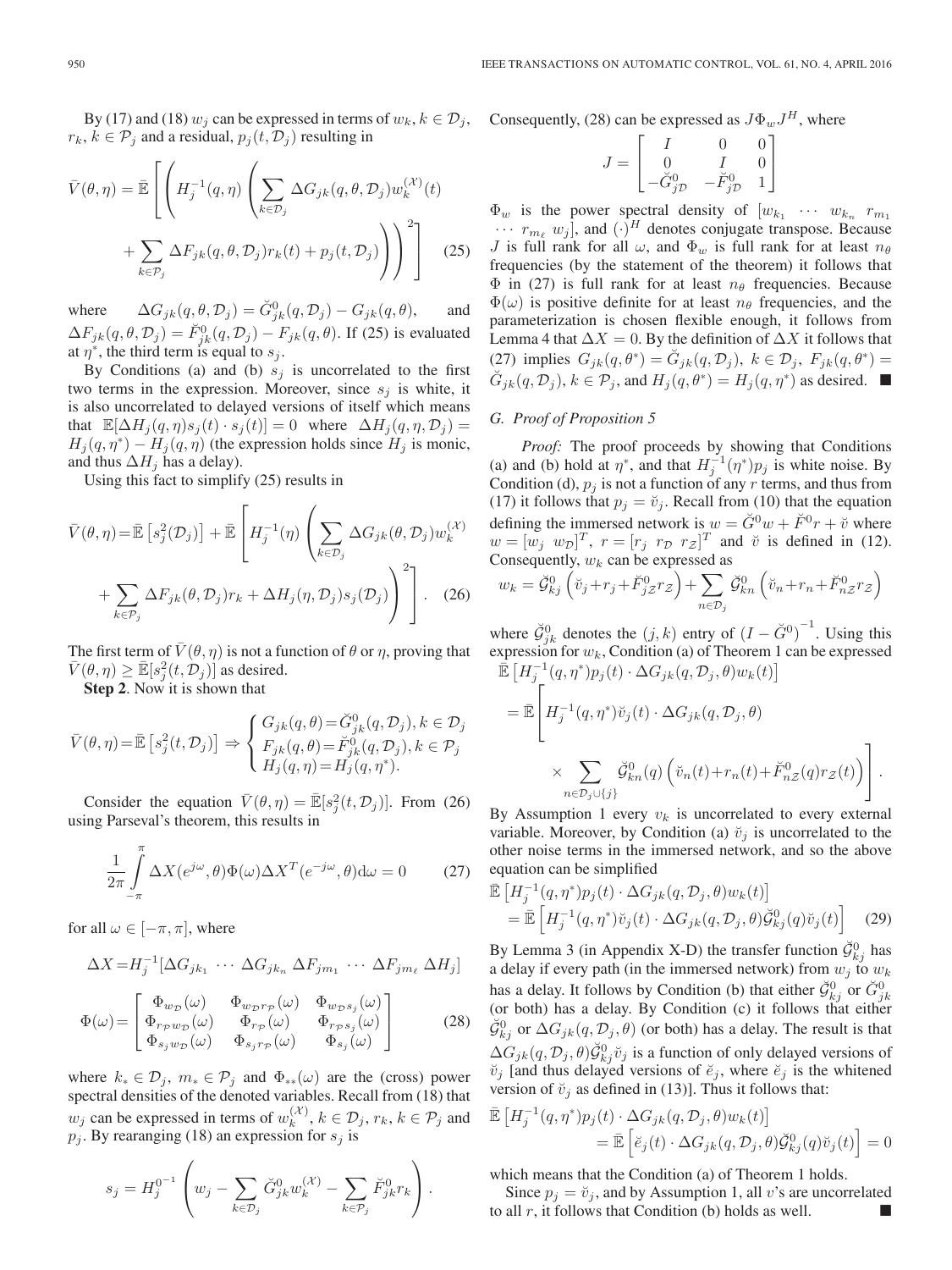#### *H. Proof of Proposition 6*

*Proof:* The following reasoning will show that  $\mathbb{E}[\breve{v}_i(t)]$ .  $\breve{v}_k(t-\tau)]=0$  for all  $\tau$ . From (12)

$$
\bar{\mathbb{E}}\left[\breve{v}_j(t)\cdot\breve{v}_k(t-\tau)\right] = \bar{\mathbb{E}}\left[\left(v_j(t) + \breve{F}_{jZ}^0(q)v_Z(t)\right) \cdot \left(v_k(t-\tau) + \breve{F}_{kZ}^0(q)v_Z(t-\tau)\right)\right].
$$
 (30)

Consider the following three facts. First, by Condition (a),  $v_i$  is uncorrelated to all  $v_k$ ,  $k \in \mathcal{D}_j$ . Secondly

$$
\bar{\mathbb{E}}\left[v_j(t)\cdot\breve{F}_{kn}^0(q)v_n(t-\tau)\right] = 0, \forall \tau, \text{ and } \forall n \in \mathcal{Z}_j \tag{31}
$$

by the following reasoning. Either one of the conditions holds:

- There is a path from  $v_n$ ,  $n \in \mathcal{Z}_i$  to  $w_k$  that passes only through nodes  $w_k$ ,  $k \in \mathcal{Z}_i$ . In this case, by Condition (a)  $v_i$  is uncorrelated to  $v_n$ .
- There is no path from  $v_n$ ,  $n \in \mathcal{Z}_j$  to  $w_k$ . In this case, by Lemma 1,  $\check{F}_{kn}^0$  is zero. Consequently,  $\mathbb{\bar{E}}[v_j(t)]$  $F_{kn}(q)v_n(t)]=0.$

Thirdly, by the same reasoning and by Condition (b),  $\mathbb{E}[v_k(t) \cdot F_{jZ}(q)v_Z(t-\tau)] = 0$  for all  $\tau$ . Consequently, (30) can be simplified to

$$
\mathbb{E}\left[\breve{v}_j(t)\breve{v}_k(t-\tau)\right] = \mathbb{E}\left[\breve{F}^0_{j\mathcal{Z}}(q)v_{\mathcal{Z}}(t)\cdot\breve{F}^0_{k\mathcal{Z}}(q)v_{\mathcal{Z}}(t-\tau)\right].
$$

By Parseval's Theorem this equation can be expressed as

$$
\mathbb{\bar{E}}[\breve{v}_j(t)\breve{v}_k(t-\tau)] = \frac{1}{2\pi} \int\limits_{-\pi}^{\pi} \breve{F}^0_{j\mathcal{Z}}(e^{j\omega}) \Phi_{v_{\mathcal{Z}}}(\omega) \breve{F}^{0^T}_{k\mathcal{Z}}(e^{-j\omega}) e^{j\omega\tau} d\omega.
$$

By Condition (c),  $\Phi_{vz}$  is diagonal, and so

$$
\mathbb{\bar{E}}[\breve{v}_j(t)\breve{v}_k(t-\tau)] = \frac{1}{2\pi} \int_{-\pi}^{\pi} \sum_{\ell \in \mathcal{Z}_j} \breve{F}_{j\ell}(e^{j\omega}) \breve{F}_{k\ell}(e^{-j\omega}) e^{j\tau\omega} \phi_{\ell}(\omega) d\omega
$$

where  $\phi_{\ell}$  is the power spectral density of  $v_{\ell}$ . By Lemma 1 the transfer function  $\check{F}_{jk}^0$  is zero if there is no path from  $v_k$  to  $w_j$ that passes only through nodes  $w_k$ ,  $k \in \mathcal{Z}_j$ . Consequently, by Condition (d) for each  $\ell, \ell \in \mathcal{Z}_j$ , either  $\check{F}_{j\ell}^0$  or  $\check{F}_{k\ell}^0$  (or both) are equal to zero. Consequently,  $\mathbb{\bar{E}}[\breve{v}_j(t)\breve{v}_k(t-\tau)]$  is equal to zero for al  $\tau$ , and for all  $k \in \mathcal{D}_j$ .

# *I. Proof of Proposition 8*

*Proof:* The proof proceeds by showing that Case 1 of Theorem 1 holds. The predictor inputs  $w_k^{(\mathcal{T}_j)}$ ,  $k \in \mathcal{D}_j$  and  $r_k$ ,  $k \in \mathcal{P}_j$  are functions of all  $r_k$ ,  $k \in \{\mathcal{T}_j\}$ , except those  $r_k$  for which there is no path  $r_k$  to  $w_j$  (the projection onto this external variable is zero in this case). Thus it is sufficient to show that the optimal output error residual of  $w_j$  is not correlated to these r's. From (17)  $p_i$  is equal to

$$
p_j(t, \mathcal{D}_j) = \breve{F}_{jj}^0(q, \mathcal{D}_j) r_j(t) + \breve{v}_j(t)
$$
  
+ 
$$
\sum_{k \in (\mathcal{Z}_j \cap \mathcal{R}_j) \backslash \mathcal{P}_j} \breve{F}_{jk}^0(q, \mathcal{D}_j) r_k(t)
$$
  
+ 
$$
\sum_{k \in \mathcal{D}_j} \breve{G}_{jk}^0(q, \mathcal{D}_j) w_k^{(\perp \mathcal{T}_j)}(t).
$$
 (32)

By Assumption 1 all  $r$ 's are uncorrelated to all  $v$ 's. Thus, only the r terms in  $p_i$  could cause a correlation between  $p_i$  and the predictor inputs. In particular, it must be shown that  $p_i$  is not a function of any  $r_k, k \in \mathcal{T}_j$ .

Split the variables in  $\mathcal{T}_j$  into two categories: the  $r_k$ 's for which at least one path from  $r_k$  to  $w_j$  passes only through nodes in  $\mathcal{Z}_j$ , and the  $r_k$ 's for which all paths from  $r_k$  to  $w_j$ pass through at least one node  $w_k$ ,  $k \in \mathcal{D}_i$ . By construction, all  $r_k$ 's that are in the first category are in  $P_i$ . Since no variable  $r_k \in \mathcal{P}_i$  appears in  $p_i$  (see (32) none of the variables in the first category appear in the expression for  $p_i$ .

By Lemma 1 it follows that for all  $r_k$  in the second category  $\check{F}_{jk}^0$  is zero. Thus, from (32) it follows that no  $r_k$  term in the first category will appear in the expression for  $p_j$ .

Thus,  $p_j$  is not a function of any  $r_k$ ,  $k \in \mathcal{T}_j$ . Consequently,  $p_i$  is uncorrelated to the predictor inputs, and the conditions of Theorem 1 are satisfied.

Lastly, to satisfy all the conditions of Theorem 1 we must show that the power spectral density  $\Phi$  of  $[w_j w_{k_1}^{(\mathcal{T}_j)} \cdots$  $w_{k_n}^{(\mathcal{T}_j)} r_{m_1} \cdots r_{m_\ell}$  is positive definite for at least  $n_\theta$  frequencies. By (18)  $p_j$  can be expressed as a function of  $w_k^{(\mathcal{T}_j)}$ ,  $k \in \mathcal{D}_j$ , and  $r_k, k \in \mathcal{P}_j$  and  $p_j$ . It has allready been shown that  $p_j$  is uncorrelated to all the predictor inputs. Consequently, the power spectral density  $\Phi$  is equal to

$$
\Phi = \begin{bmatrix} 1 & \left[ -\check{G}_{j\mathcal{D}}^{0} - \check{F}_{j\mathcal{D}}^{0} \right] \\ 0 & I \end{bmatrix} \begin{bmatrix} \phi_p & 0 \\ 0 & \Phi_w \end{bmatrix} \begin{bmatrix} 1 & \left[ -\check{G}_{j\mathcal{D}}^{0} - \check{F}_{j\mathcal{D}}^{0} \right] \\ 0 & I \end{bmatrix}^H
$$

where  $\phi_p$  is the power spectral density of  $p_i$  and  $\Phi_w$  is the power spectral density of  $[w_{k_1}^{(\mathcal{T}_j)} \; \cdots \; w_{k_n}^{(\mathcal{T}_j)} \; r_{m_1} \; \cdots \; r_{m_\ell}]$  (which is positive definite at  $n_{\theta}$  frequencies). Because the first (and last) matrices are full rank for all  $\omega$  it follows that  $\Phi$  is full rank for at least  $n_{\theta}$  frequencies. Consequently all the conditions of Case 1 of Theorem 1 are satisfied.

#### **REFERENCES**

- [1] C. W. J. Granger, "Testing for causality; A personal viewpoint," *J. Econ. Dyn. Control*, pp. 329–352, 1980.
- [2] P. E. Caines and C. W. Chan, "Feedback between stationary stochastic processes," *IEEE Trans. Autom. Control*, vol. 20, no. 4, pp. 498–508, 1975.
- [3] M. R. Gevers and B. D. O. Anderson, "Representing of jointly stationary stochastic feedback processes," *Int. J. Control*, vol. 33, no. 5, pp. 777–809, 1981.
- [4] D. Materassi and G. Innocenti, "Topological identification in networks of dynamical systems," *IEEE Trans. Autom. Control*, vol. 55, no. 8, pp. 1860–1871, 2010.
- [5] D. Materassi and M. V. Salapaka, "On the problem of reconstructing an unknown topology via locality properties of the Wiener filter," *IEEE Trans. Autom. Control*, vol. 57, no. 7, pp. 1765–1777, Jul. 2012.
- [6] A. Seneviratne and V. Solo, "Topology identification of a sparse dynamic network," in *Proc. 51st IEEE CDC*, Maui, HI, USA, Dec. 2012, pp. 1518–1523.
- [7] Y. Yuan, G. Stan, S. Warnick, and J. Goncalves, "Robust dynamical network structure reconstruction," *Automatica*, vol. 47, no. 6, pp. 1230–1235, 2011.
- [8] J. Friedman, T. Hastie, and R. Tibshirani, Applications of the Lasso and Grouped Lasso to the Estimation of Sparse Graphical Models 2010. [Online]. Available: http://www-stat.stanford.edu/tibs/ftp/ggraph.pdf
- [9] R. Tibshirani, "Regression shrinkage and selection via the lasso," *J. Royal Stat. Soc., Series B*, vol. 58, pp. 267–288, 1994.